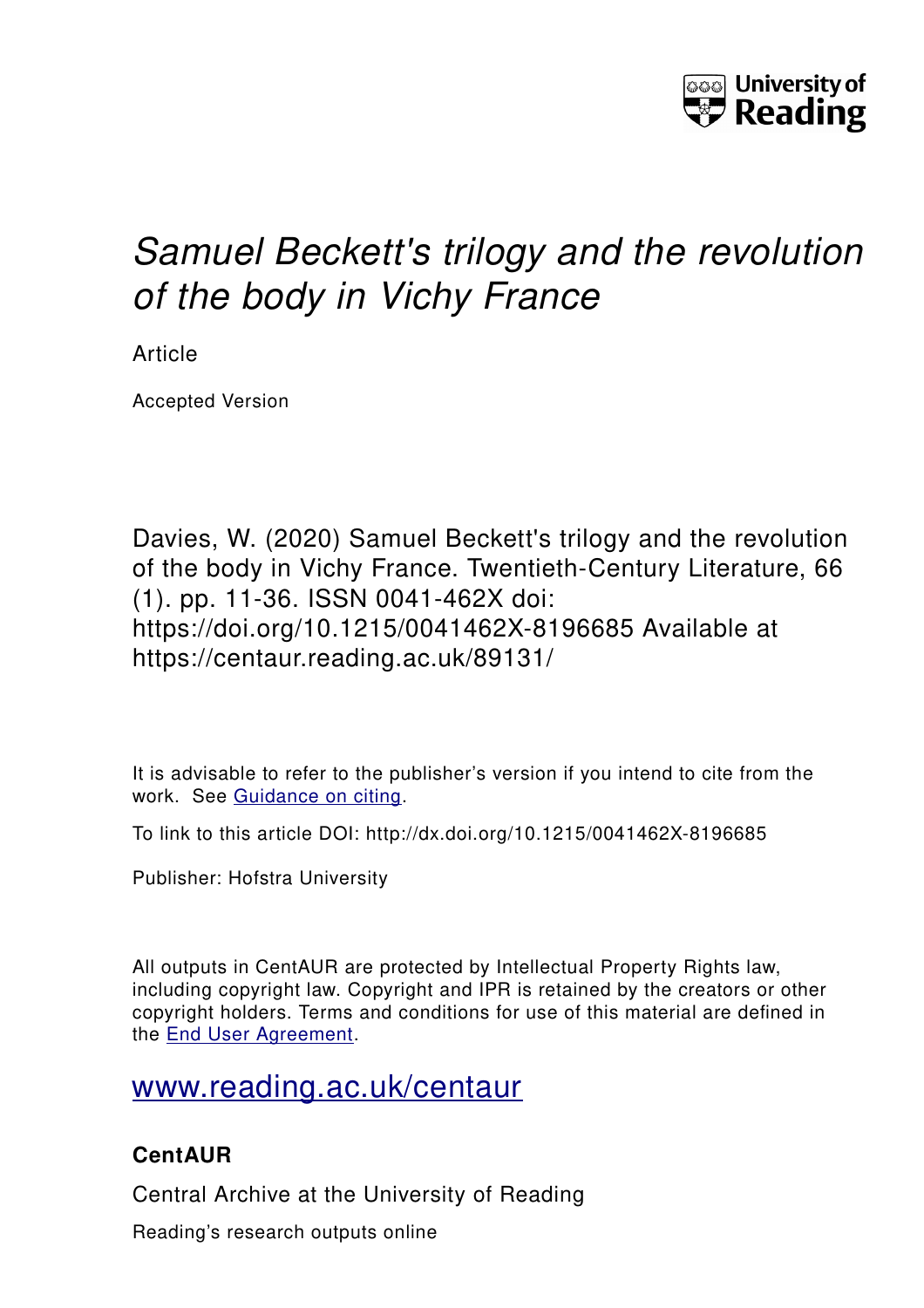#### **Samuel Beckett's Trilogy and the Revolution of the Body in Vichy France**

After the defeat of France by Nazi Germany in 1940, the interwar government of the Third Republic was replaced by a collaborationist, authoritarian regime headed by Marshal Phillippe Pétain, operating out of the spa town of Vichy between 1940 and 1944. On coming to power, the ruling elite of the newly formed *État français* government levelled blame for the fall of the nation at what was proclaimed as the decline of the French race under the liberal, intellectual culture of the Third Republic. Pétain's government sought to regenerate the French nation through its *Révolution nationale*, a traditionalist, nationalist, antidemocratic campaign of reforms and propaganda that would inculcate three principles into the heart of French life: "*Travail, famille, patrie*." <sup>1</sup> Although the Vichy government became largely a puppet cabinet after 1942, the ideology and rhetoric of the "revolution" remained in place throughout the rest of the war as part of Vichy's vision of a France fit to join a Europe under Nazi rule. At the center of this vision of a "new" France was the refined French male body, one that was healthy, reproductive and devoted to physical labor and patriotic duties. It was to be "more national, more virile, more human" (Pétain 1942, quoted in Gerber 2018, 11).

Against this backdrop, there is something oddly defiant, even resistant, about Samuel Beckett's post-war depictions of physically debilitated and suffering bodies, both on stage and in his prose works. <sup>2</sup> Critical attention has revealed much about the importance of the body to Beckett's aesthetic and illuminated how the author's work reflects the extent to which "the body has become central to numerous artistic, critical, ethical, scientific and medical discourses and practices" (McMullan 2010, 2).<sup>3</sup> Like the pained, limping or immobile figures in works such as *Waiting for Godot* and *Endgame*, the bodies in Beckett's post-war trilogy of novels published in the fifties—*Molloy*, *Malone Dies* and *The*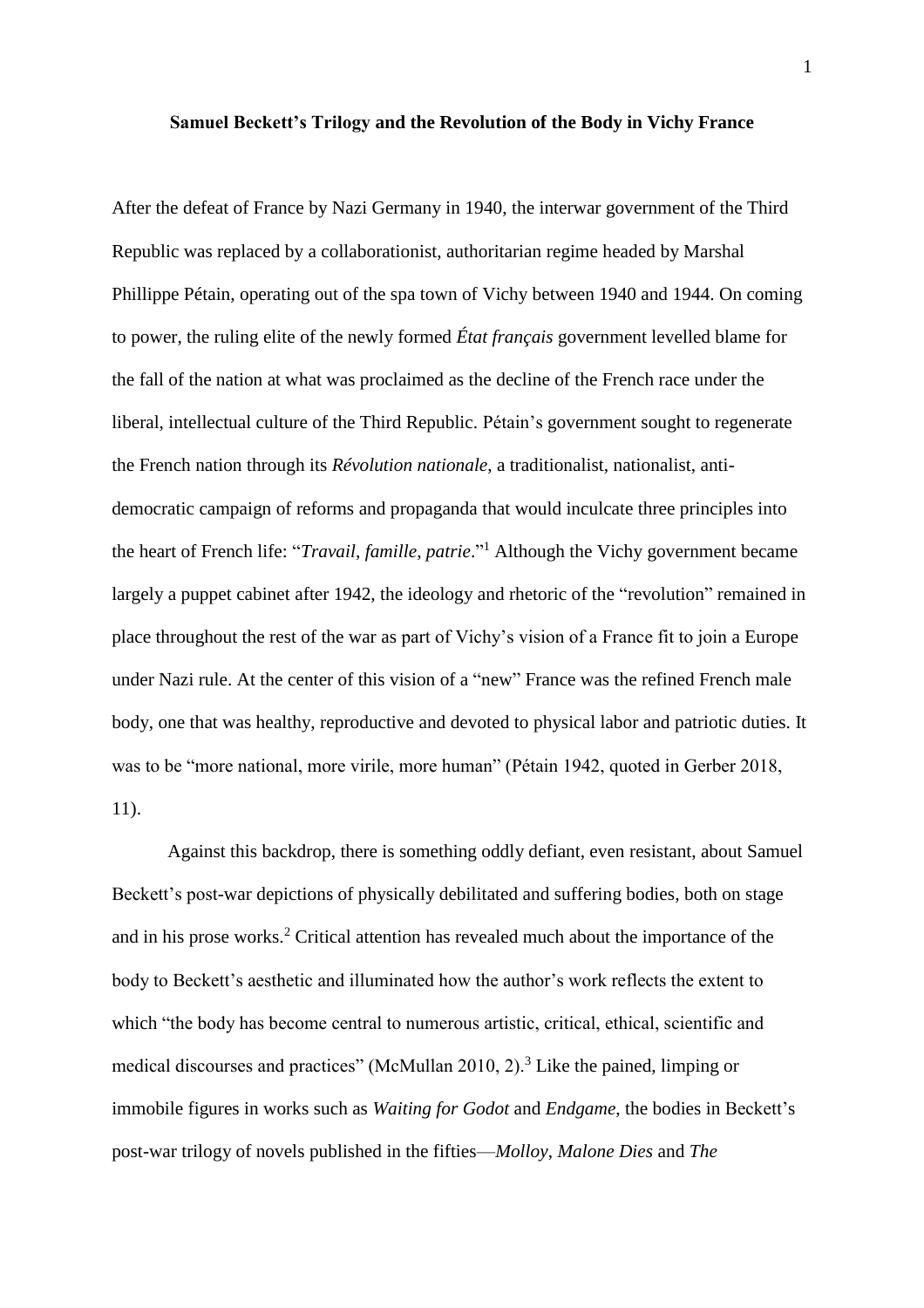*Unnamable*—are presented with an emphasis on physical limitation, weakness, and absent body parts; these physical forms parallel the increasing instability of linguistic expression which pervade the texts.<sup>4</sup> As Shane Weller puts it, these bodily forms "resist the very principle of identity that would govern every system, not least the totalitarian systems that came to dominate the century" (2009, 32). Such a resistance emerges because "on closer inspection, the unruliness of the body also forms its dissident and individuating power" (Maude 2009, 112), a process whereby Beckett's bodies exemplify what Rachel Russell identifies more broadly as the "demands of rapidly changing cultural norms and values" (2000, 108) in the construction of the modern body against normative, traditional parameters. My concerns in this article are the particular historical conditions of Vichy as a part of the network of contexts that surrounds the "unruliness" of the bodies in the post-war prose. Specifically, I examine the trilogy's extreme imaginings of physical decay and the ways in which these offer a rejection of normative expectations of health and physical fitness which, when reinserted into the historical contexts of Vichy and its propaganda campaigns, translate into a potentially defiant politics of the body that disrupts the "social certainty" (Russell 2000, 108) of the healthy body that Vichy imagined in nationalist and authoritarian terms. This article follows Andrew Gibson's analysis (2015) of Beckett's short prose works of the forties as responses to Vichy body politics. While Gibson focuses on the linguistic resonances of Beckett's French writing with Vichy discourse, this article's primary concern is with the imagery generated by Beckett's descriptions of the body, particularly as they relate to propaganda images.

Written in Paris following the Liberation, *Molloy*, *Malone Dies*, and *The Unnamable* chart a degeneration of language and narrative which is mirrored in the steady decay of the physical forms of the texts' narrators as they reach towards a silence of mind, body and speech, to "finish dying," as Molloy puts it (2009a, 3). While the still prevalent critical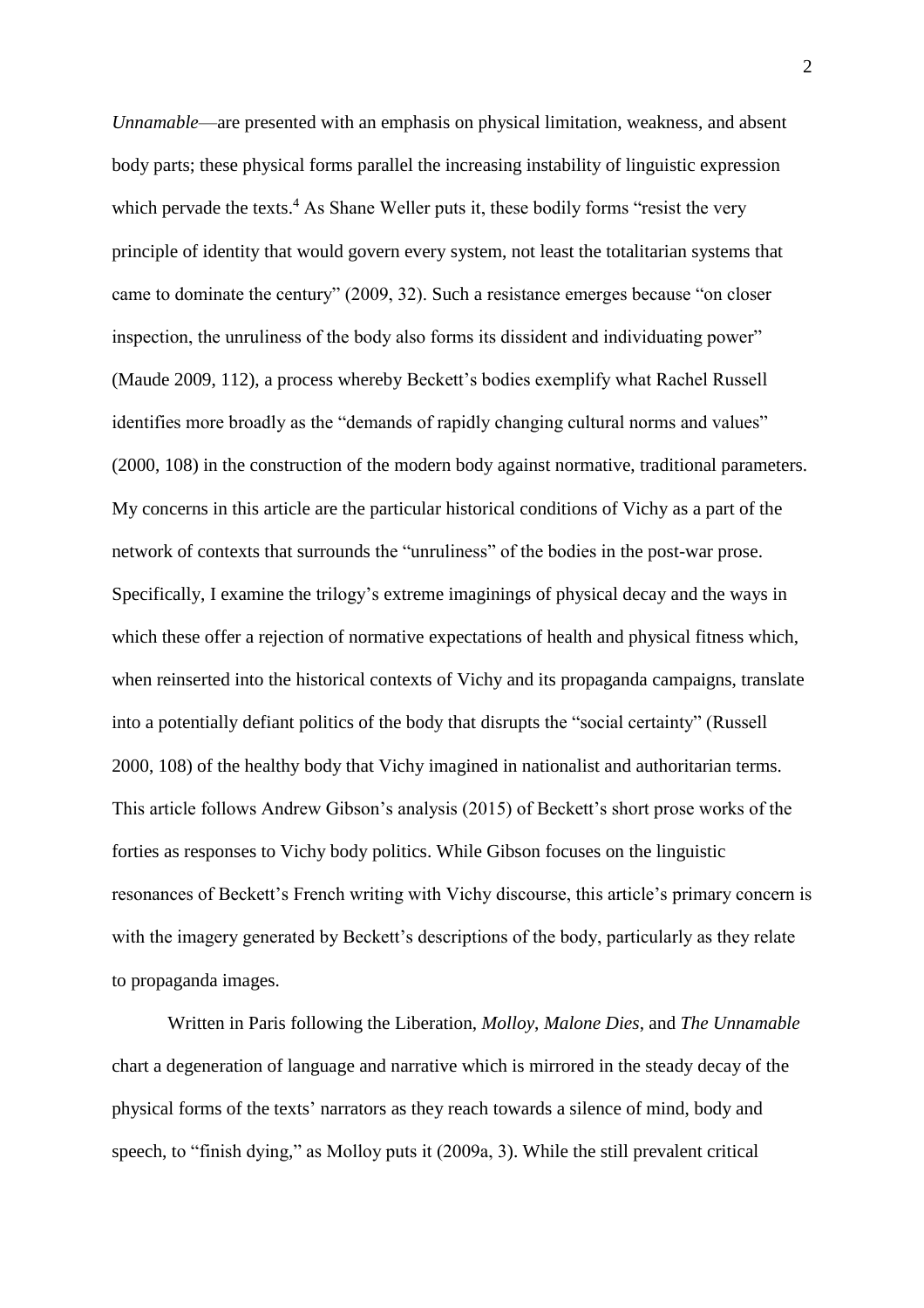position on these texts is of a philosophical kind which suggests that they exemplify what Angela Moorjani calls a "writerly practice that makes a virtue of impasse, failure, and the aporetic method of discouraging reduction to the identical" (2015, 19), recent scholarship has begun to tease out the historical resonances of Beckett's writing, a process that acknowledges the warning of "reduction" yet is compelled by the extent to which a "virtue of impasse" might yield its own productive insights when seen as a negotiation of historical events.

By far the majority of historicizing criticism on Beckett's work remains focused on the extent to which his writing engages with the cultural and political narratives of modern Ireland. Patrick Bixby's work (2009) registers the historical implications of Beckett's experimentation with language and the novel form, particularly in the trilogy, and demonstrates the significant ways in which the novels disrupt traditional expectations of identity formation as found in canonical Western culture. This attention to form has been accompanied by various examinations of the political realities of post-colonial Ireland that surrounded and informed Beckett's life and creative practices.<sup>5</sup> However, if the three novels both directly and obliquely evoke the Ireland of Beckett's youth and education, they also bear the marks of his experiences of France during the war. With this in mind, I suggest that Beckett's texts engage as much with the "foundational values" (Bixby 2009, 27) of both Western literary culture and the Irish Free State as they do the values that compelled the Vichy regime which Beckett and his partner Suzanne Déchevaux-Dumesnil encountered in a limited way as Resistance members in Paris and then most readily as refugees in Southern France.<sup>6</sup>

Scholars such as Lois Gordon (1998), Marjorie Perloff (1996; 2005), Laura Salisbury (2014), Andrew Gibson (2010; 2014; 2015) and Emilie Morin (2017) have illuminated much in reading Beckett's works through a French wartime lens. However, the ideology of Vichy and its material propaganda remains an under-considered area.<sup>7</sup> In part, this might be due to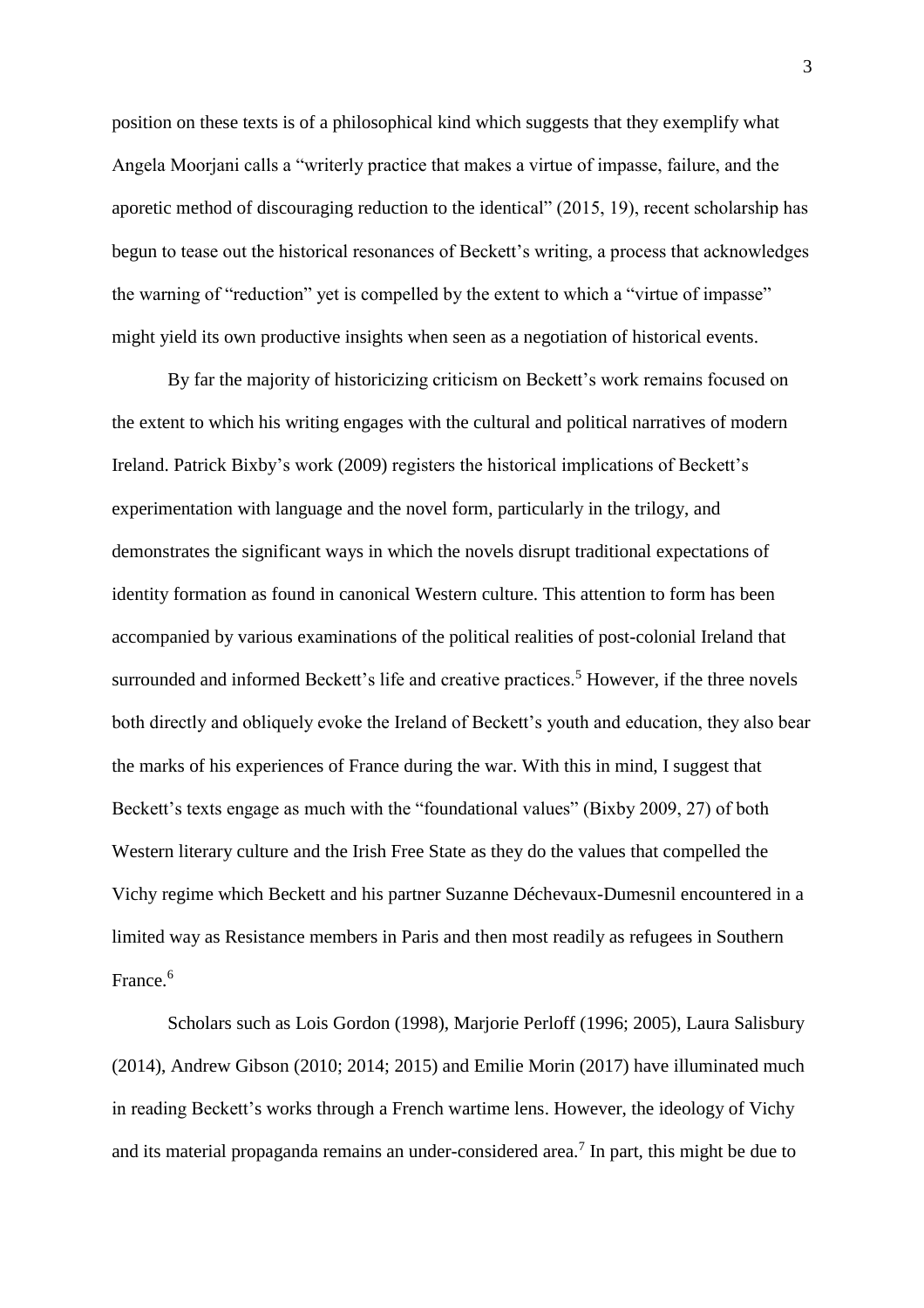the apparent historical disparity between Vichy's existence as an active regime and Beckett's writing of the post-war texts themselves: $8 \text{ why would Beckett's work continue to negotiate,}$ mock, even resist, political ideas that were no longer dominating the political landscape of France under the restored Republic? Why, in short, would Beckett continue to negotiate a regime that had been defeated? In the first instance, Beckett's creative imagination throughout his career made use of all manner of sources combined in myriad ways: as late as his last prose piece, *Stirrings Still* (1989), he drew on his memories of his time working in Saint-Lô in 1945.<sup>9</sup> More directly though, the end of the war, the moment in which Beckett began writing his post-war works, was a period of immense upheaval and tension. The occupiers and the Vichy regime were gone but not forgotten, and Beckett returned to a nation much changed by the war: "All the wrong things, all the wrong way. It is hard sometimes to feel the France that one clung to, that I still cling to," he wrote to Thomas MacGreevy on 4th January 1948 (2011, 72).

The nation had changed irreparably. Though by 1942 the Vichy regime had become largely powerless due to further Nazi occupation, it had bludgeoned the populace throughout the nation with racist and nationalist dogma such that the French public had grown increasingly passive to these aspects of Vichy (Kedward, 1993, 5). If the post-war violence of the purges represented a reaction against collaboration with the occupiers, the rapid accommodation and eventual indifference towards Vichy's "revolution" during the war represented a more disquieting aspect of the French populace (5). Vichy's was a vision of France which Beckett would have detested for its authoritarian nationalism, reactionary traditionalism and overt collaboration, but it was also a France in which he could be actively persecuted for his politics, social connections and avant-garde cultural sensibilities. Alongside their affiliations with the Resistance, Beckett's partner, Suzanne, was in danger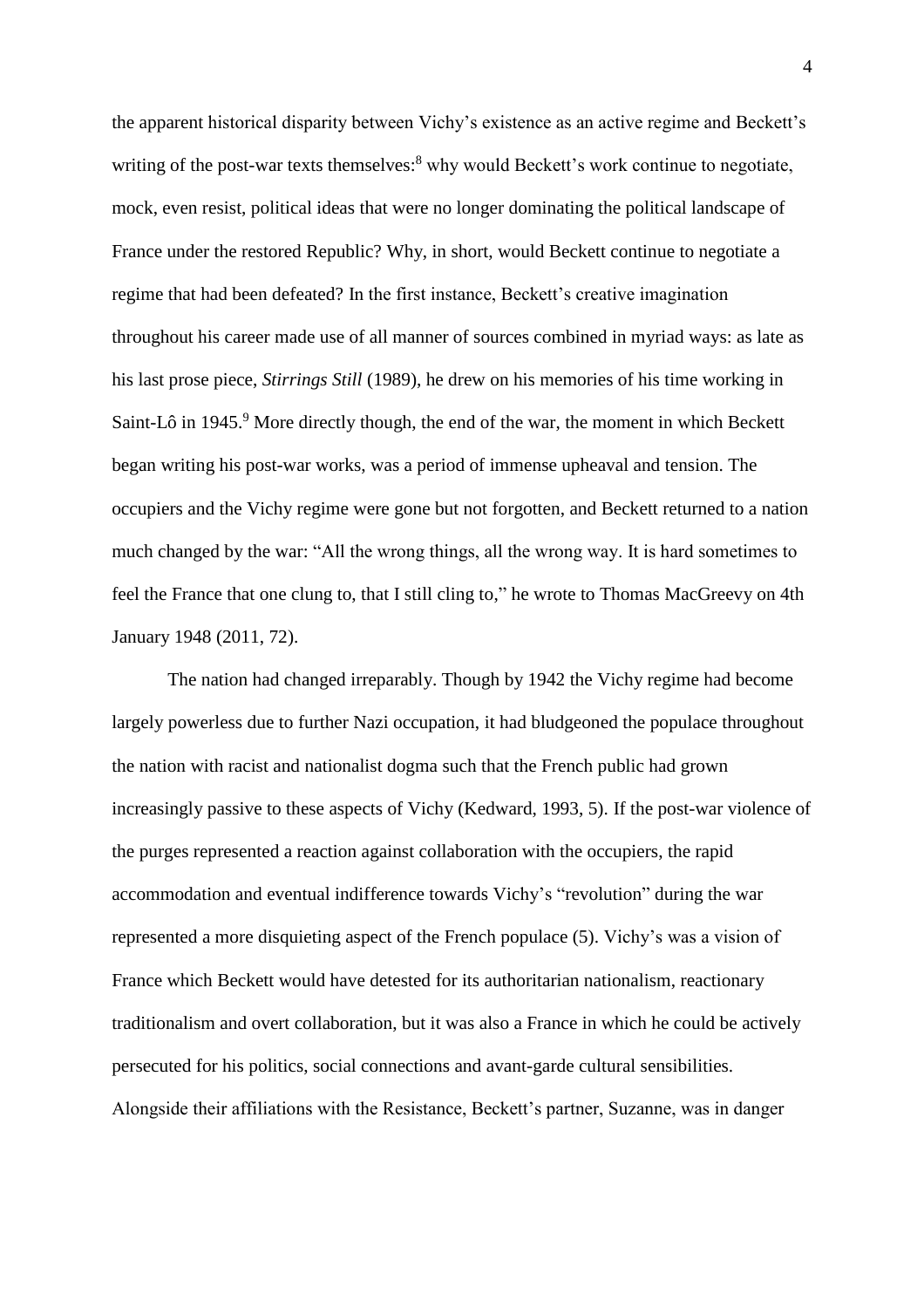throughout the war for her direct Communist links. Beckett had also lost friends to the anti-Semitic doctrines shared by Vichy and the occupying Nazi forces (Morin 2017, 157).

Though the regime was defeated, the trials and purges of the post-war period also kept Vichy firmly in public consciousness. Vichy was a manifestation of the conservative French public and political classes hostility to the liberal, progressive, intellectual culture of the Third Republic, but it also arose out the desire for stability brought about by the nation's collapse in 1940. The allure of the authoritarian focus on order makes it ideal for crisis, and Vichy propaganda presented its authoritarian nationalism as a source of peace. Beckett was all too aware of that allure and its expression in propaganda, of the Nazi "litany" (Nixon 2011, 86) he heard recited by citizens in Germany in the late 30s, of the appeal such narratives could have in times of chaos and how they could influence thought and values. Beckett described Pétain after the war as "the poor old misled man and hero of Verdun" (2011, 19), drawing together the heroic characterization around which Pétain's authority was constructed with the very prospect that he himself had been swayed by the allure of the propaganda and political rhetoric that his regime had sanctioned. Beckett's phrasing echoes the broader sense that the France he and so many others "clung to" had been "misled" in its turn to the authoritarian nationalism of Vichy after the nation's defeat.<sup>10</sup>

A rejection of the social and cultural narratives at the core of Vichy's propaganda manifests in the impaired bodies of Beckett's post-war writing. They articulate a resistance by producing what Gibson calls

a kind of weird, ironical hymn to incapacity, to the 'second-rate' or 'defective' body, the base, sometimes outrageously or hilariously base body. They are possessed by a sheer if twisted glee at being definitively outside the normative, however shadowed by ills. (2015, 295)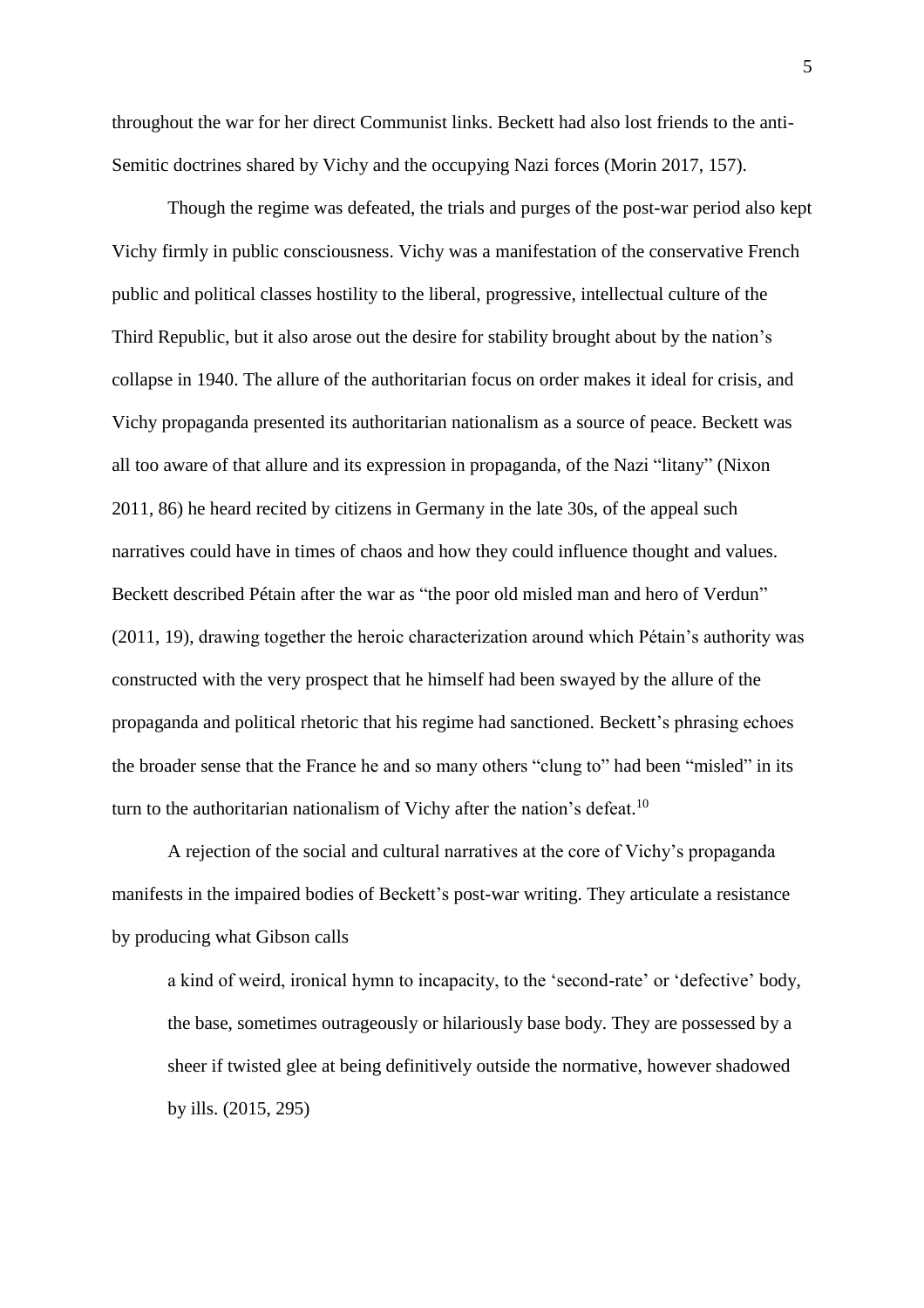By presenting various images of bodily "incapacity," Beckett's texts confront the conflation of physical strength with moral and social value. The ideal French body under Vichy was one such image; Beckett's rejection of such an ideal manifests, both gleefully and seriously, in the decaying bodies of his trilogy.

To demonstrate more fully the political and historical significance of the body in Beckett's post-war prose, this article considers the trilogy within the context of the pervasive propaganda of masculinity by the Vichy regime and its drive for national renewal, positioning Beckett's male bodies in his prose against the regime's *Révolution nationale* and its images of the "perfect" French physical form, an ideal which has its origins in French preoccupations with racial degeneration that emerged after World War I. The article uses this context of the *Révolution nationale* to reveal the ways in which Beckett's male forms defy expectations of the healthy, masculine body which Vichy propaganda emphasized, and the inherent power dynamics that such conditions create. Read in the context of Vichy's renewal campaign, Beckett's move from the limping Molloy to the bed-bound Malone and finally to the physically limbless figure of *The Unnamable* offers a startling rejection of the pervasive image of the virile male body that circulated in war-time France.

#### **Revolution, Regeneration, Renewal**

#### **[image]**

Fig. 1, "Révolution nationale," poster designed by R. Vachet (Avignon: National Revolution Propaganda Center, n.d., circa 1940)

Once Pétain's government took power, the *Révolution nationale* came into immediate effect. In a flurry of propaganda, Vichy declared a program of social, economic and political restructuring which would bring France out from the shadow of defeat by focusing the nation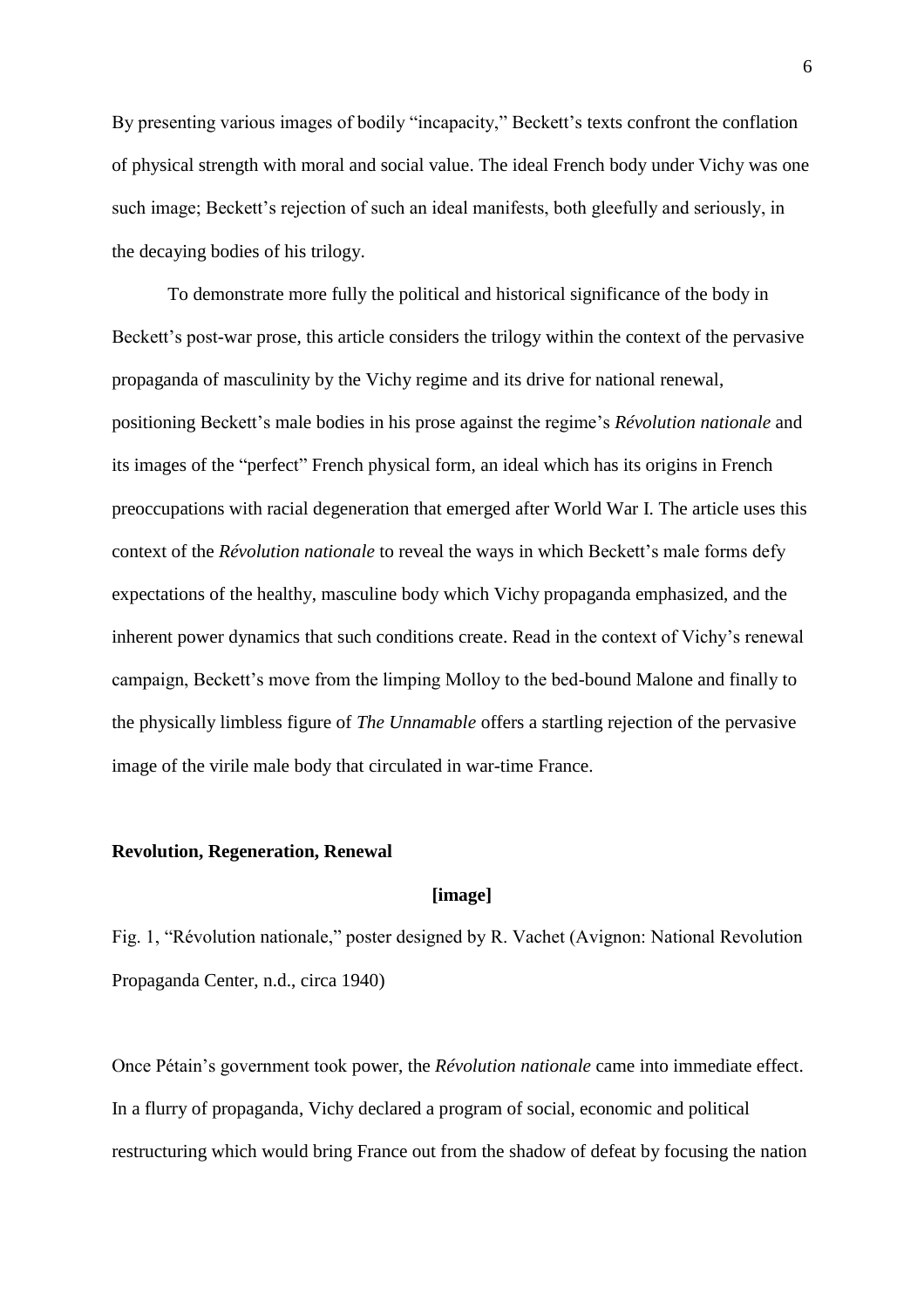on physical work, family, national culture, and militaristic hierarchy, and by rejecting a cosmopolitan, international image of the nation (fig. 1). The emphasis on "French" values in the *Révolution nationale* propaganda campaign is key to understanding the extent to which Vichy's primary goal was to 'regenerate' France from its apparent decline under the Third Republic. In doing so, Vichy revealed its own nationalist and authoritarian agenda that was distinct from the Nazi regime with which it collaborated.<sup>11</sup> Vichy was, like Nazi Germany, virulently anti-Semitic, and was compelled by what the proto-fascist commentator Charles Maurras described as a fight for France against the "four confederate states of Protestants, Jews, Freemasons and foreigners" (quoted in Junyk 2013, 16). Yet, while state collaboration with Nazi Germany—both in Vichy and the occupied zone—represented a participation in and sanctioning of extermination practices, the *Révolution nationale* itself was a publicfacing campaign that pursued racial reimagining primarily through attempts to reform the values that underpinned the French nation and populace. This was to be achieved through the positive encouragement of economic, social and cultural measures such as youth groups, labor reforms, and veterans' associations, and the negative characterization of 'undesirable' bodies in France and their effects on national wellbeing. For the governing circles of Vichy, French racial stock was diminished largely because the Third Republic had made national virtues of indulgence, decadence and the trappings and comforts of modernity. This is not to say that ideas of racial eradication or sterilization did not exist in French public discourse; Alexis Carrel's Foundation for the Study of Human Problems (*Fondation pour l'étude des problèmes humains*), established in 1941, for example, is indicative of a more extreme eugenic tendency in French right-wing anthropological thinking that gained currency during the war. However, as Julian Jackson demonstrates, "[t]he real significance of the Fondation Carrel was to provide a quasi-scientific legitimization of the traditionalist agenda of the National Revolution" (2003, 329).<sup>12</sup> Rather than eradication, Vichy's public rhetoric declared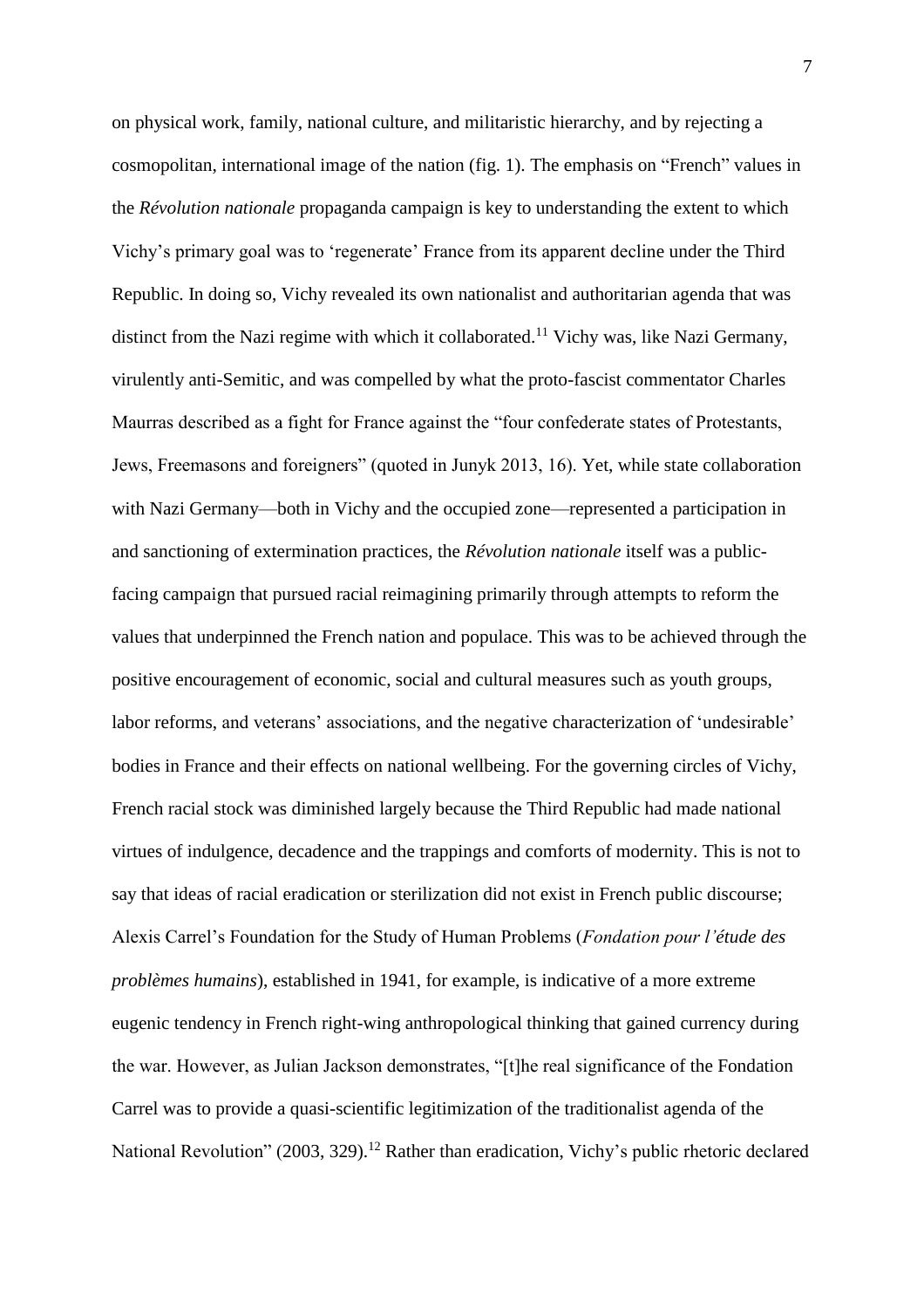that it would change France by "restoring" its values and political structures in order to wrestle control into the hands of "true" French citizens. Distinguishing Vichy's authoritarianism from the fascism of Nazi German is not to absolve Vichy of its collaborating in deportations that were death sentences in all but name, but to emphasize the particular nuances of the publicly authoritarian, traditionalist vision of France and the French people that the *Révolution nationale* represented. 13

The speed with which Vichy disseminated its propaganda following the 1940 defeat would have made the *Révolution nationale* an unavoidable presence during Beckett's experiences in both Paris and the unoccupied zone: "the regime's propaganda was on a scale unprecedented in France," with posters blanketing city walls and village noticeboards alike (Jackson 2003, 253). Vichy took over press outlets—including Harvas, the national independent press agency—and remodeled them as dispensers of *notes d'orientation* that detailed the ambitions of the revolution and the ills of the Third Republic. Propaganda documents were distributed throughout France, not just the Vichy-controlled south, much to the chagrin of the occupying Nazi forces in the North.<sup>14</sup> It was in the south, though, that Vichy had complete governance over broadcasts, newsreels and censorship, all of which remained under its control after the Nazi occupation of the region in 1942 (Jackson 2003, 255). Following the collapse of his Resistance cell in Paris, Beckett and Suzanne fled the north in September 1942 and remained in the relative safety of a hilltop village in Roussillon in the far south of France until the end of 1944. Though this part of what Beckett later called the "so-called unoccupied zone" (quoted in Knowlson 1996, 308) offered sanctuary of a sort, the pervasive nature of Vichy's propaganda rendered the *Révolution nationale* inescapable. 15

#### **"Health, Courage, Discipline": Vichy Masculinity**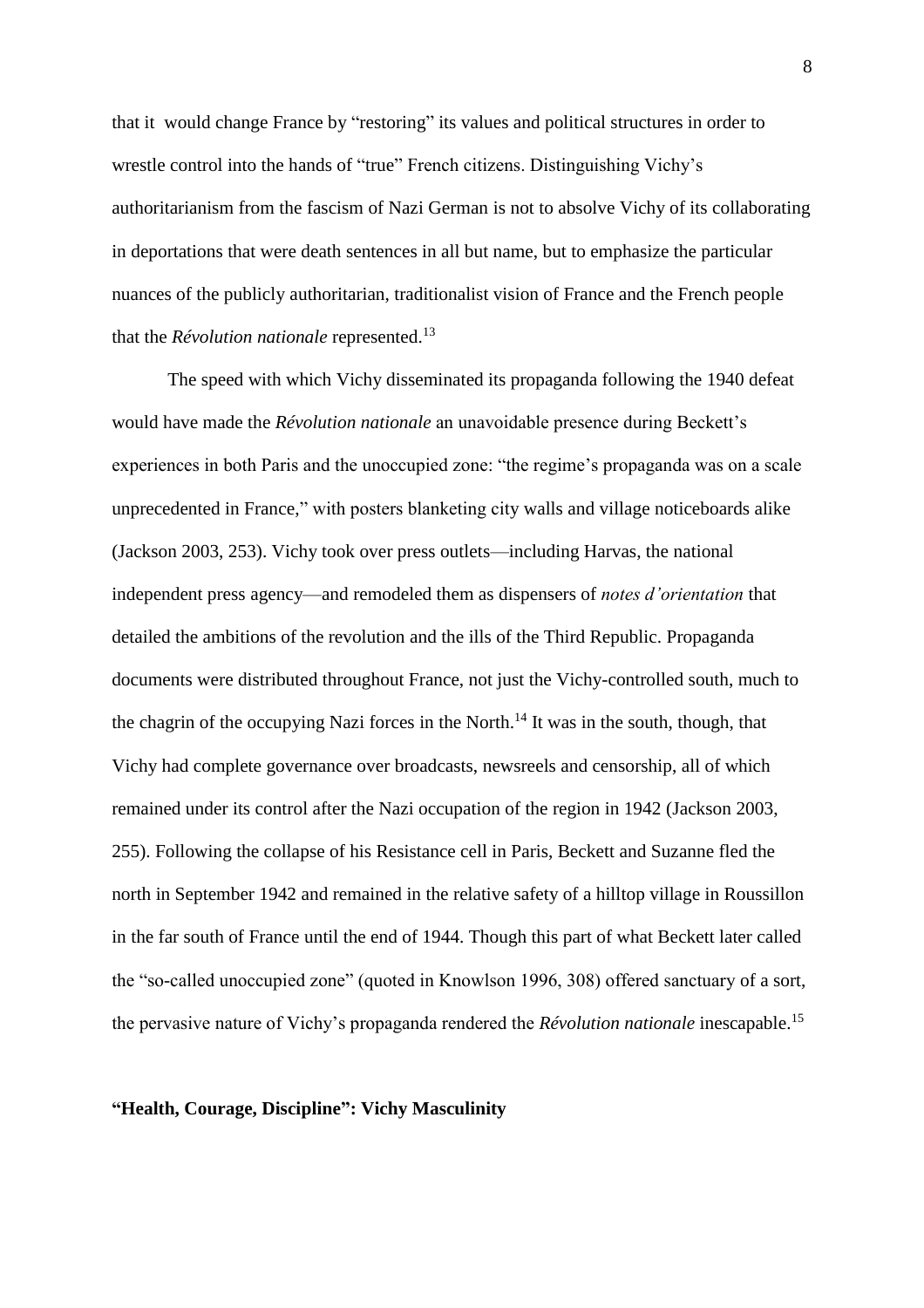One of the primary preoccupations of Vichy's project of national revival was its concern with French masculinity and the French male body. The condition of French masculinity as supposedly weakened by modernity was cited as a major cause of the French army's collapse against the Nazi military campaign. As Joan Tumblety writes, "[Vichy's] observations of poor male physique routinely functioned not only as an explanation for military defeat but as a rationale for a certain model of national renewal" (2012, 205).

This preoccupation with the male body was also at the center of the Vichy campaign for an improved national birth rate and healthy offspring. Children were the cornerstone of the nation's regeneration, taught to be active members of the state from birth. Boys were to be athletic and ready for physical work. Girls were to be trained in domestic labor and childrearing. All would grow up with France as their "fatherland," work as their service to their nation, and family as the drive for their ethical and moral choices. "[Children] are the hope of the new France," declared Paul Baudoin, Minister of Foreign Affairs under Vichy, "because adults are not ready to make a blank slate of their values. Children are the France of tomorrow. To remake France is above all else to remake French children" (quoted in Gerber 2018, 9).

The regenerated version of French masculinity that would produce these new generations of French children was to be virile, muscular and active, a vision informed both by classical notions of the male and an emphasis on the heroic French bodies of World War I. This view was held as much by the left as it was the right, that the French male body had failed against Nazi strength: "the majority of the troop officers were young reserve men recruited among the bourgeoisie, who manifested the defects of their class … the soldiers of 1939 were not worth those of 1914; they did not oppose the invader with that stubborn resistance which marked the defenders of Warsaw, the Greek and Yugoslavian troops, or which the Russian soldiers show" wrote Pierre Cot (1941, 439; 446–47), air minister for the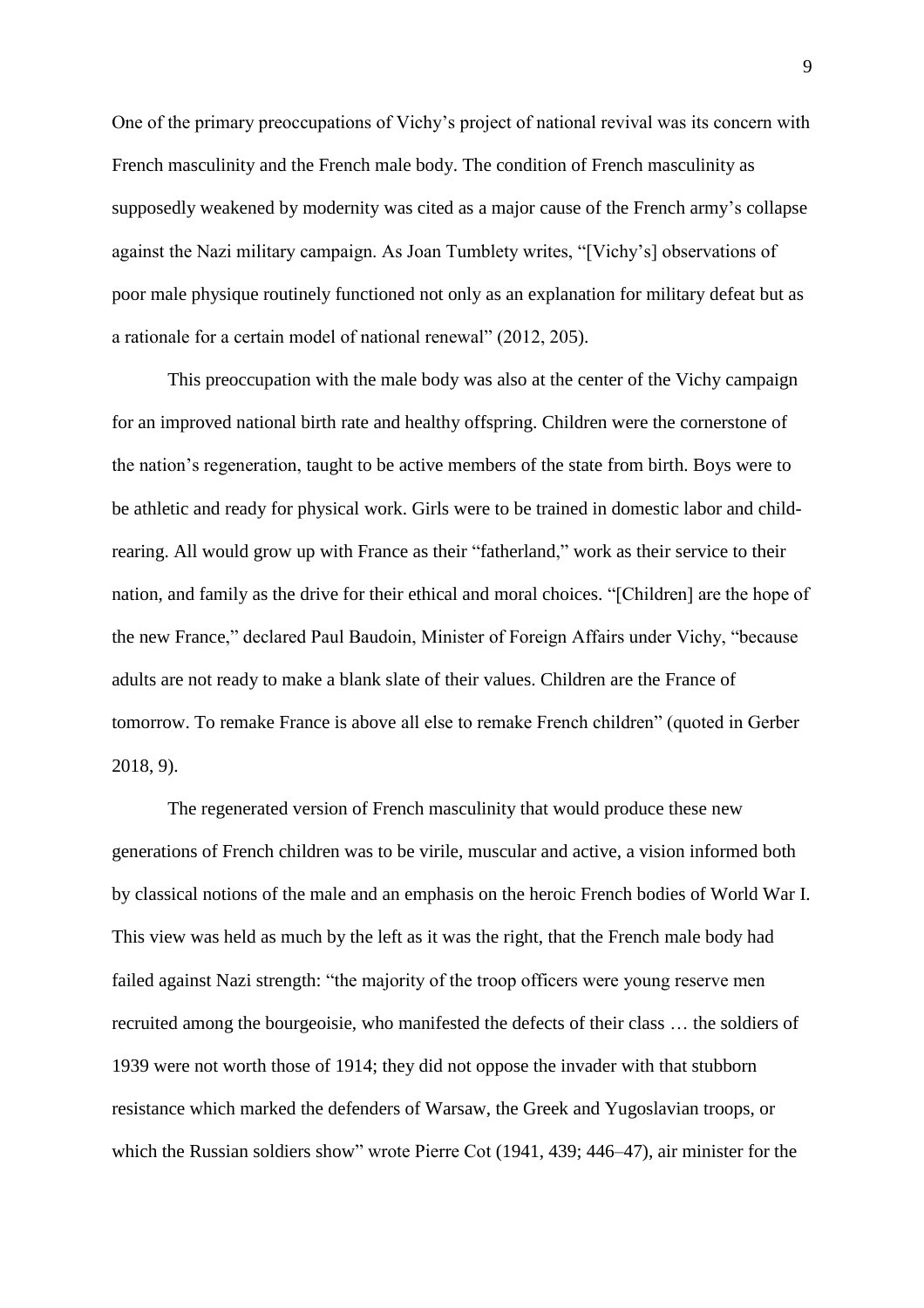leftist Popular Front. In this regard, Vichy's proposed *homme nouveau* was not a solely conservative concern. However, it was under Vichy that this cruel summation of the suffering experienced by French soldiers on the battlefields in 1940 was used to articulate the need for a new France rooted in traditional national values and militaristic structures of power. This was symbolized most prominently by the figure of Pétain, the hero of Verdun, whose radio broadcasts and speeches repeatedly returned to the "problem" of the French race: "[W]e are setting out to destroy the fateful prestige of a purely bookish pseudo-culture, guide to idleness, and generator of uselessness… . The development of a sporting youth will address part of this problem … to give back to the French race health, courage, discipline" (Pétain 1940, quoted in Tumblety 2012, 210).

Pétain's emphasis on the importance of physical activity and a "sporting youth" over intellectual pursuits was also not unique to the regime but had its origins in the physical culturists of the early twentieth century who emphasized body fitness as the path to proper social and moral hygiene. In particular, promoters of physical health had emerged following World War I with the rise of what Judith Surkis calls a "physiological politics" (2007, 104) where, as Tumblety puts it,

the problem of post-war reconstruction was often fixed rhetorically and legislatively on the body itself. For a start the physical impact of the First World War on French men was all too visible. Not only had 1.3 million died in battle, but a million more drew invalid pensions as late as 1930. The figure of the disabled war veteran was omnipresent—in the Armistice Day parades, in the popular press, and on the street corners of French towns. (2012, 3)

Spurred on also by concerns over a low birth rate in France following World War I, physical culture in France in the twenties and thirties was the intersection of a capitalist expansion of the health industry, the pan-Western rise in eugenic thinking amidst a fear of European racial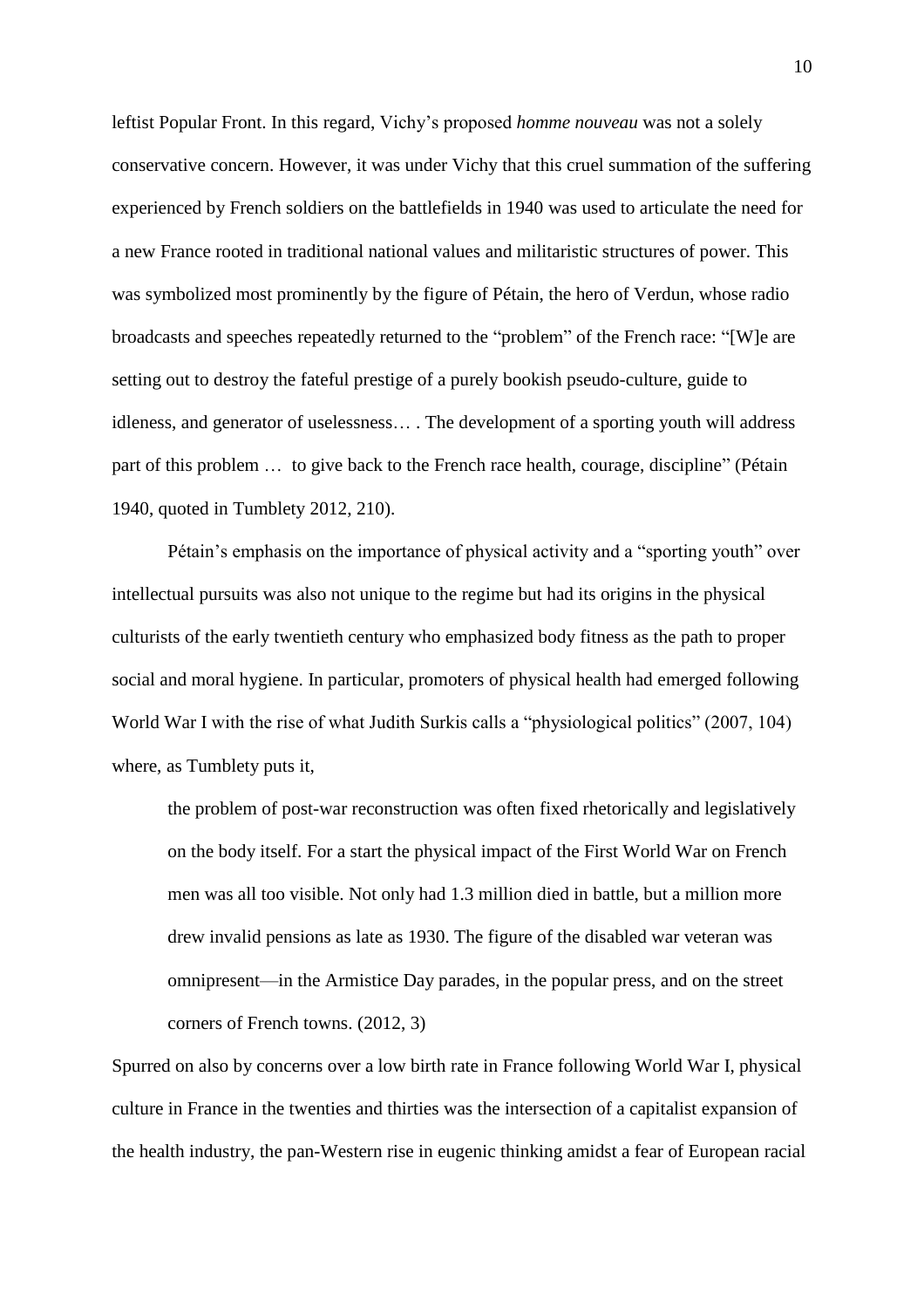degeneration, and the belief that social hygiene could be affected by a return to classical forms of fitness and muscularity.<sup>16</sup> In France, this form was identifiably male, heterosexual and white, and it was this body that was perceived to be under threat in the interwar period. Such anxieties were discernible across public discourse, particularly in incredibly popular physical culture magazines such as Edmond Desbonnet's *La culture physique* which promoted social and moral hygiene as the ultimate goal of physical wellbeing. Such publications offered outlets to the prominent scientific figures who supported racial rejuvenation in the years before the war, particularly Georges Hébert, the promoter of the nationally renowned 'natural method' of outdoor exercise, and Dr. Paul Carton, a prolific holiday and fitness camp organizer who proclaimed Hébert's fitness routine a perfect match for his support of a healthy diet in a bid to "rebuild our race, … its physical vigour and its spiritual worth!" (quoted in Tumblety 2012, 26). Fitness regimes and adverts for home gym equipment in such publications were also particularly prevalent in their contributions to ideals of physical fitness that Vichy would incorporate into its youth and athletics programs (Jackson 2003, 256), promoting strength in terms that proclaimed both a culture of gender division and classical aspirations: an advertisement for an elastic exercise band in 1937 editions of *La culture physique* proudly offered versions of the product labelled in ascending order of strength with the titles lady, adult, man, athlete, Hercules, and Super Hercules (Tumblety 2012, 25). France was body- and gender-obsessed well before Pétain's declarations of revolution and renewal.

Under Vichy, however, this emphasis on the relationship between physical fitness and masculinity translated into an authoritarian pursuit of France as a nation of the land and the family, with healthy offspring shown to be in close proximity to physical labor ready to usher France into a new future as part of a Nazi-governed Europe [fig. 2]. The apparent weakness of the military was even attributed to a pre-war decline in agricultural work: "this scandal [of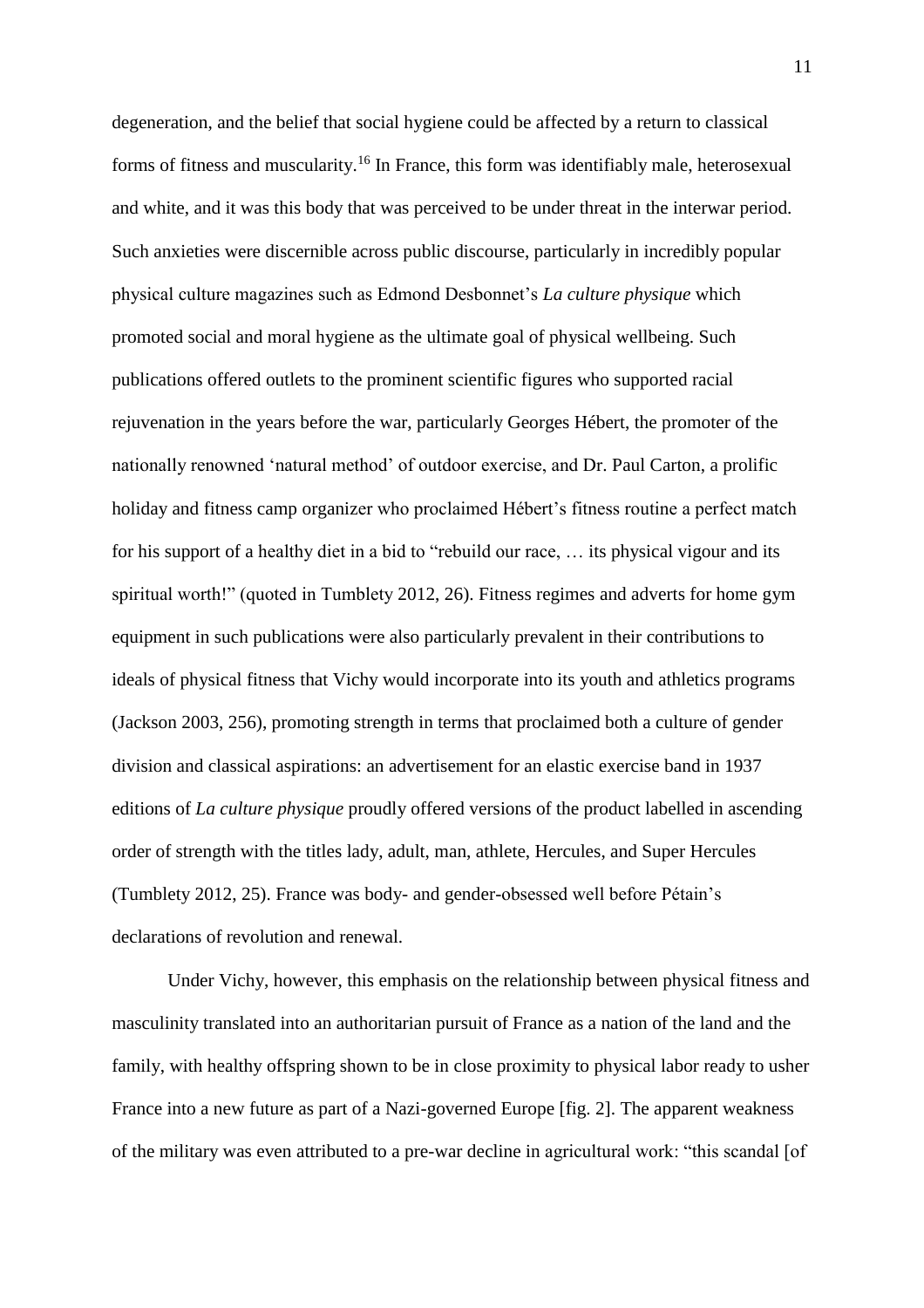French masculinity] required a redemption—a virile song of men working on the fields" (quoted in Jackson 2003, 329). The implicit idea that French soldiers—and French men more broadly—had been "softened" by contemporary French culture was recurrent under Vichy, a notion bolstered by the repeated characterization of the Third Republic as feminine in contrast to the "more national, more virile, more human" France of Vichy's imagination (Jackson 2003, 328).

#### **[image]**

Fig. 2, "Image d'Épinal," artist unknown, n.d., circa 1941<sup>17</sup>

The idea of virility as attained by labor "in the fields" is also one inherited from the physical culturists of the twenties and thirties. Hébert's natural method focused on the natural movements of the body and was designed to reintroduce physical activity into French masculinity as a counter to the "bookish" culture of the Third Republic. Hébert's goal was to push the male population towards an active, practical lifestyle that would help pass on this revived masculinity to future offspring, instilling them with a moral fortitude that would be represented by their athletic, muscular forms. By the time of Vichy, this practical activity was incorporated into the image of a French masculinity that not only worked the land but, in doing so, held at bay the forces deemed to be eroding and attacking French society [fig. 3].

#### **[image]**

Fig. 3 "Laissez-nous tranquilles!" ("Leave us in peace!"), G. Mazeyrie, 1941

#### **Molloy and the Male Body**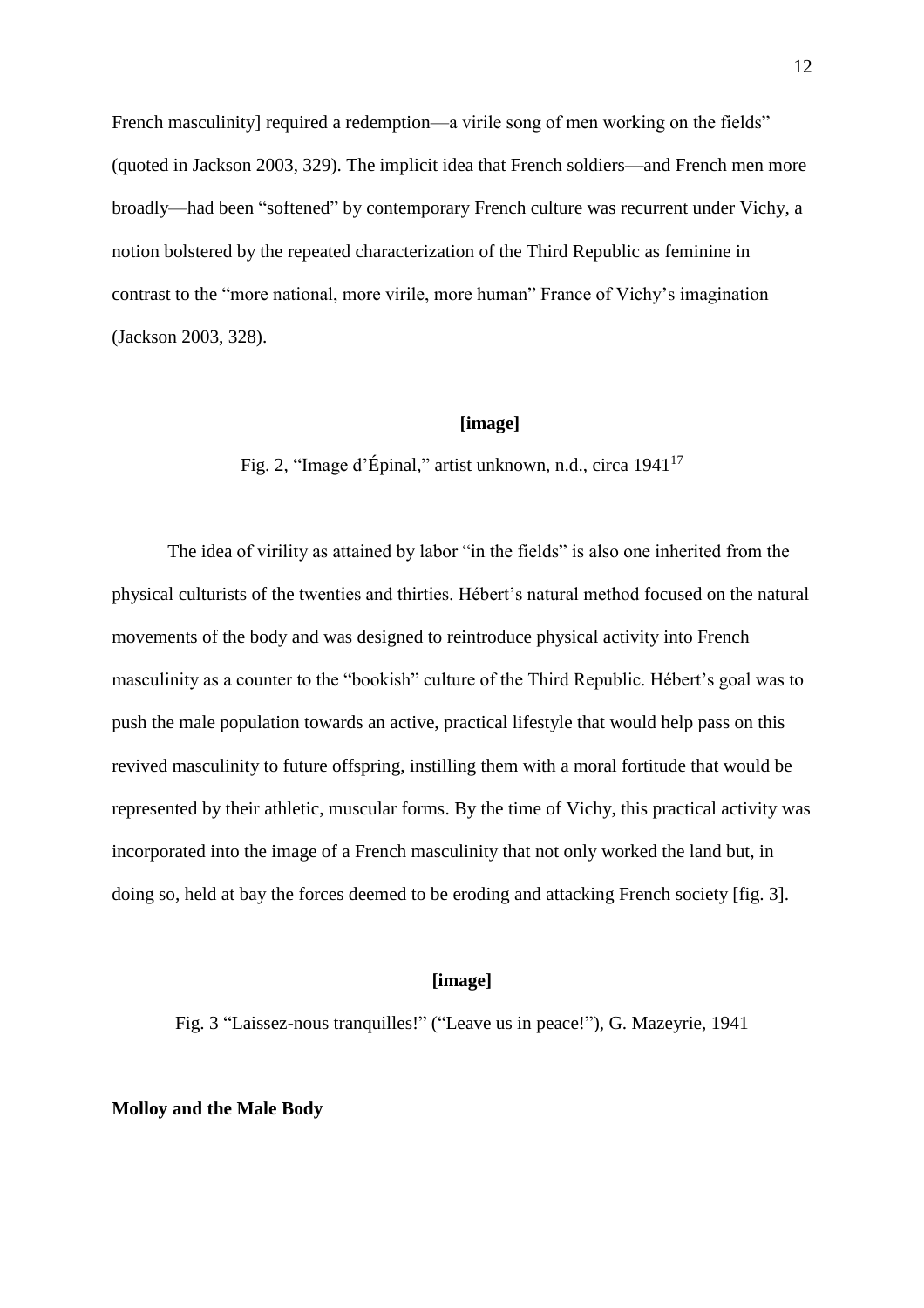The unavoidable and persistent rhetoric of the male body in Vichy's propaganda offers a rich vein for thinking through Samuel Beckett's debilitated and impaired post-war bodies. In a stark inversion of Vichy's image of masculinity, Beckett's post-war male forms embrace decay, pursuing their own ideals of a male form stripped of its athletic and sexual potential. In the first novel of the trilogy, Molloy moves from abstaining from physical activity to a fantasy of degeneration and sexual debilitation through amputation. After running over Teddy the dog with his bicycle, Molloy joins the distraught Lousse in burying her pet with a shovel. However, due to his claimed physical impediment, Molloy does not participate in this physical labor:

It was she dug the hole because I couldn't, though I was the gentleman, because of my leg. That is to say I could have dug with a trowel, but not with a spade. For when you dig a grave one leg supports the weight of the body while the other, flexing and unflexing, drives the spade into the earth. Now my sick leg, I forget which, it's immaterial here, was in a condition neither to dig, because it was rigid, nor alone to support me, because it would have collapsed. I had so to speak only one leg at my disposal[.] (2009a, 33)

Though unable to dig, Molloy can quite precisely describe the physical movements that would occur if he did. Because his leg is "rigid" and unable to support his weight, Molloy cannot produce the natural movements expected when digging, nor participate in the expected gender role as the "gentleman" who asserts himself through physical activity. Molloy's refusal to participate in this depiction of the traditional male role both parodies and diminishes the very foundations on which this view of gender is predicated and, by extension, rejects the logic of value by which Vichy conceived its ideal French man.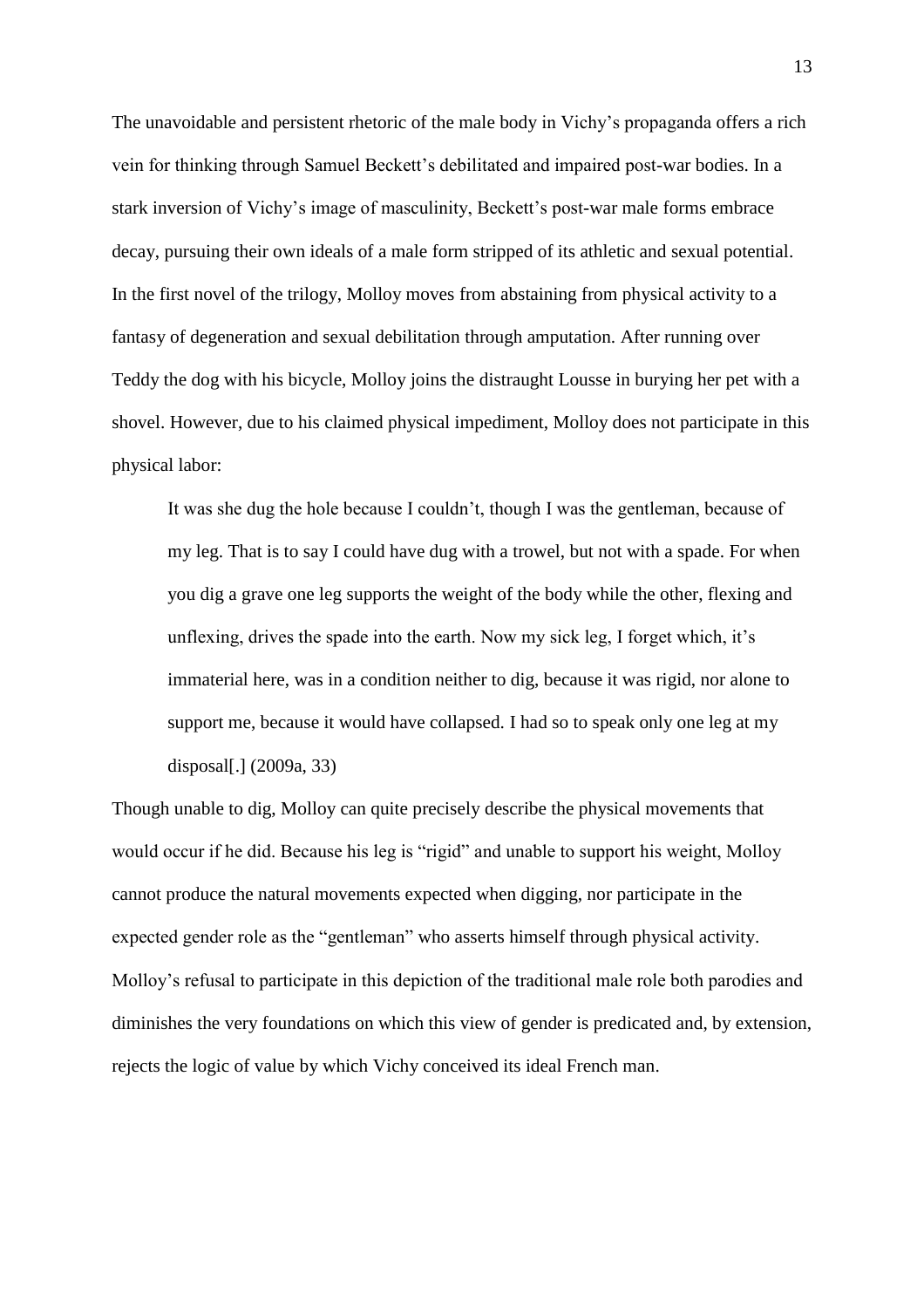As the dog is buried, Molloy does not just abstain from the expected masculine activity, letting Lousse dig the hole on her own. He also fantasies about his own amputation, first the removal of his "rigid" leg, then the removal of his genitals:

I was virtually one-legged, and I would have been happier, livelier, amputated at the groin. And if they had removed a few testicles into the bargain I wouldn't have objected. For from such testicles as mine, dangling at mid-thigh at the end of a meagre cord, there was nothing more to be squeezed, not a drop. … [W]orse still, they got in my way when I tried to walk, when I tried to sit down, as if my sick leg was not enough … the best thing for me would have been for them to go, and I would have seen to it myself, with a knife or secateurs, but for my terror of physical pain and festered wounds[.] (33–34)

This imagining of degeneration specifically attacks the possibilities of virility and male sexual prowess, unsettling the locus of social, moral and political power ascribed to masculinity and the male form, and disrupting the discourse of the body that Vichy made central to its racial reimagining.

Though he wishes his genitals gone, the tropes of testicles and frailty again play a central role in producing signifiers of identity and another blackly humorous parody of the cherished Vichy trait of virility when Molloy describes his intercourse with the character named as both Ruth and Edith:

She had a hole between her legs … and in this I put, or rather she put, my so-called virile member, not without difficulty, and I toiled and moiled until I discharged or gave up trying or was begged by her to stop. A mug's game in my opinion and tiring on top of that, in the long run … Perhaps she too was a man, yet another of them. But in that case surely our testicles would have collided, while we writhed. Perhaps she held hers tight in her hand, on purpose to avoid it. (56)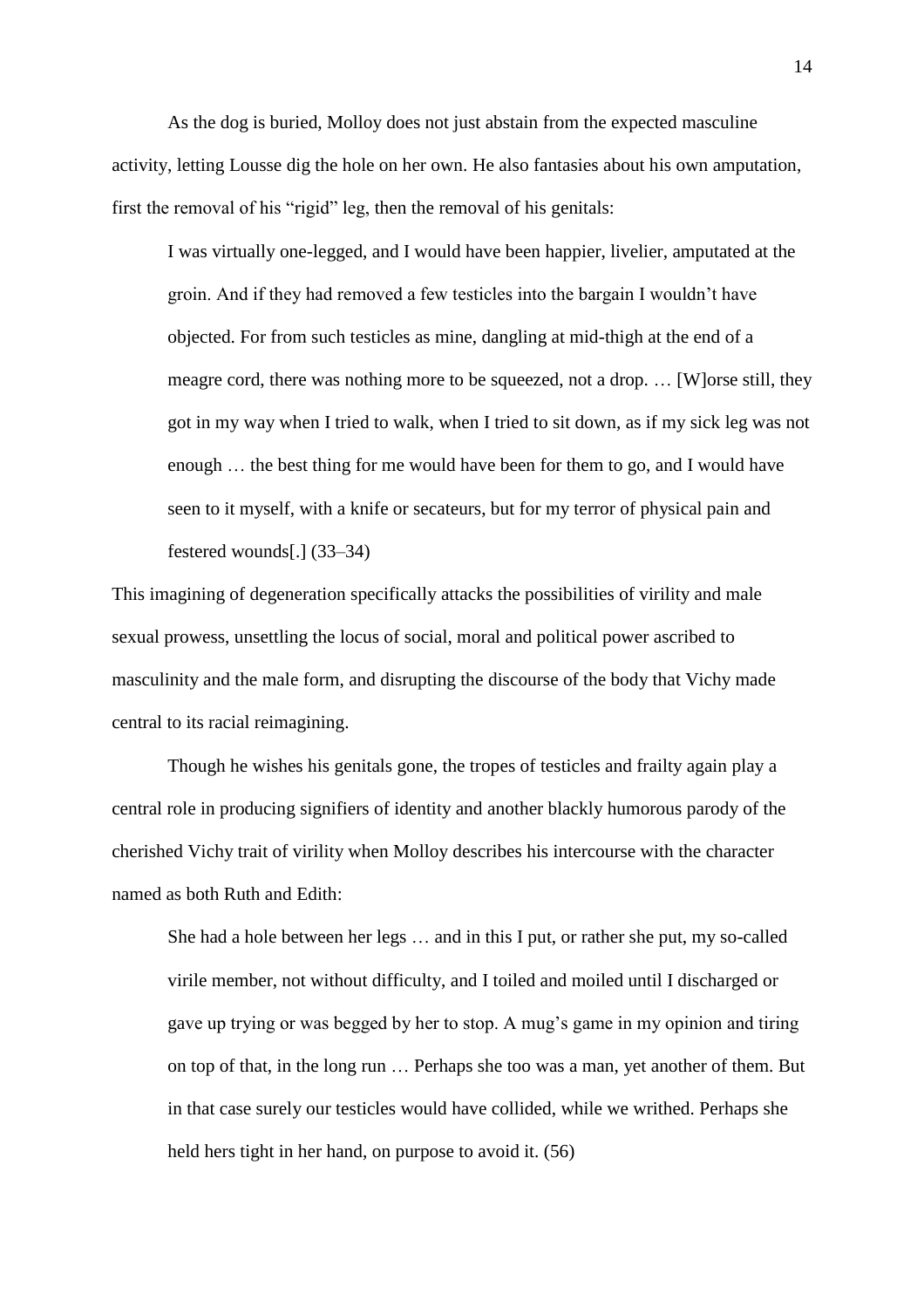The possibility of reproduction is deferred through the combination of a language of sexual difficulty—the particular choice of "toil" also evoking the fieldwork cherished by Vichy's labor propaganda—and the introduction of a potential homosexual sex scene. Rather than healthy new offspring and the demonstration of a traditional, virile masculinity on Molloy's part (we never read Ruth/Edith's perspective), it is finally only bodily failure, the tiring physical assertion, that is imagined as the inevitable outcome of what is ruefully declared the "mug's game" of intercourse.

#### **Malone and Pétain: The Aging Male Body**

In the subsequent novel *Malone Dies*, the possibilities of physical exertion are further reduced as the novel focuses on the daily routines of the aged Malone in the confines of an institution bed: "Not only am I here, but I am looked after! This is how it is done now. The door half opens, a hand puts a dish on the little table left there for that purpose, takes away the dish of the previous day, and the door closes again. This is done for me every day, at the same time probably" (2010a, 9). Despite this schedule—or because of it—Malone does not know when he arrived in the space he occupies. Using his body and a minimal understanding of his own experiences, Malone estimates his age— "I call myself an octogenarian, but I cannot prove it" (10) —and in so doing draws particular attention to the condition of the aging male body. With Vichy in mind, the propaganda that surrounded Pétain starts to loom in the characterization. This is not to say that Malone directly represents Pétain (the text's vague historical setting resists such an association); rather that the novel's descriptions reverse the ideals set out in the propaganda relating to Pétain's embodiment of a noble image of elder French masculinity through Malone's stark description of the aged, apparently infirm body receiving care.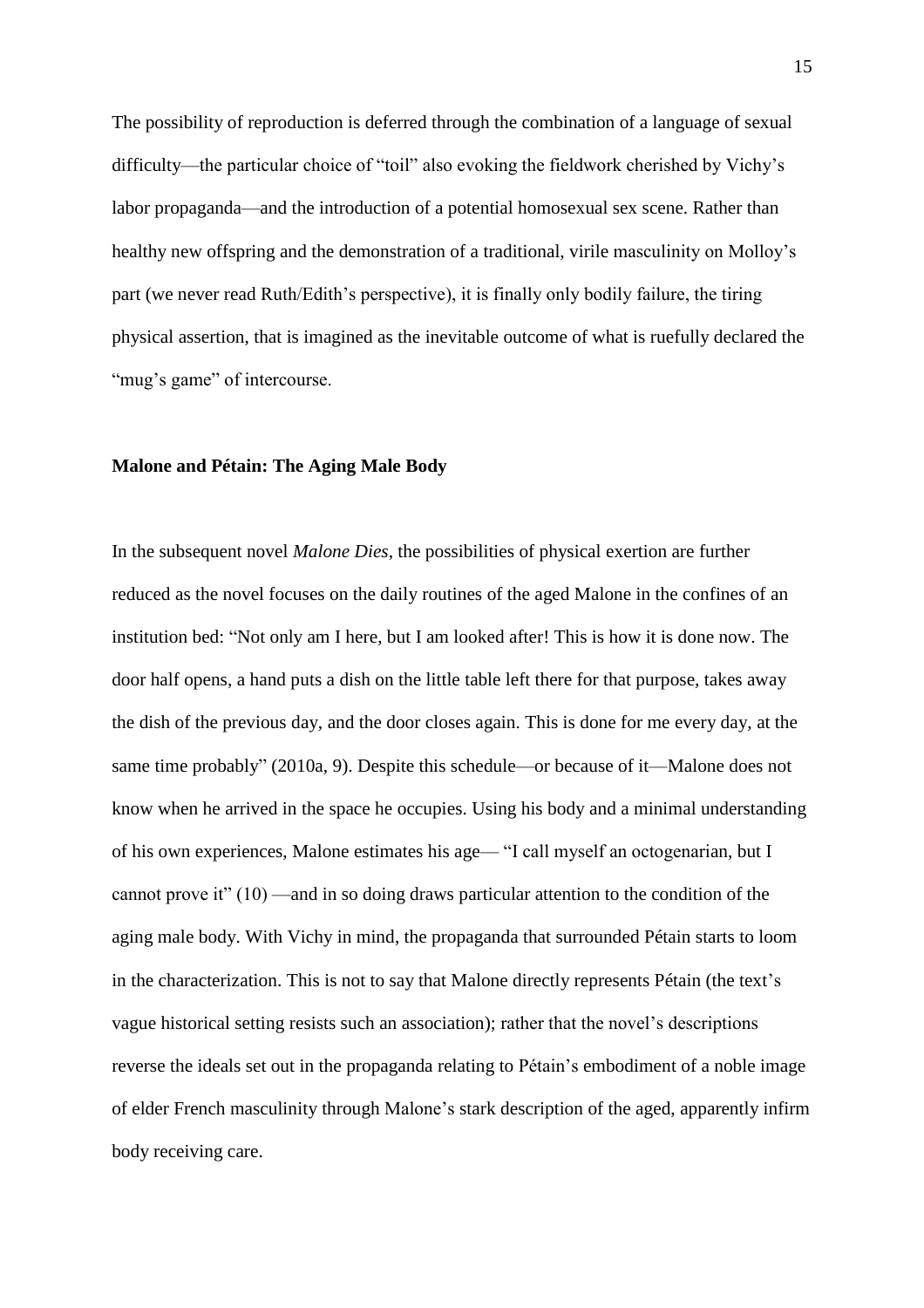Pétain's significance for many of the French populace transcended political boundaries before the war, a seemingly ageless yet grandfatherly figure who was vital to the concept of French heroism. Crucially, Pétain had shepherded the nation through the horrors of World War I's most vicious fighting. Following the defeat of 1940, Pétain made his body—in tones that defied any limits of age—the symbol of French patriotism. As Ralph Albanese writes,

As an octogenarian, Pétain conjured the image of Corneille's [noble old men] … in the collective imagination. Declaring on June 17, 1940, "I give to France the gift of my person, in order to alleviate her misfortune," Pétain justifies the armistice in light of the national drama of suffering and redemption. In effect, he indulges in selfsacrifice or, to use the Cornellian lexicon, he martyrs himself in the name of France. (2008, 75)

Pétain's image as a heroic militaristic figure was replicated in the mobilization of older veterans under Vichy through the Legion of Combatants, founded in 1940 by Xavier Vallat with the order that they "must form groups down to the uttermost village in order to have the wise counsels of their leader of Verdun heeded and carried out" (quoted in Paxton 1972, 190). Vichy allowed the Legion, particularly its eldest members, to "play the civic role" (190) as a nationwide presence that emphasized the militaristic nature of Vichy, revived the martyrdom rhetoric of World War I, and facilitated a connection between the government and the public, particularly on matters of the *Révolution nationale*. With the physical presence of the Legion's members and a vast number of wartime publications devoted to the institution (Evleth 1999), the image of World War I's "disabled war veteran … on the street corners of French towns" (Tumblety 2012, 3) was transformed into the image of the triumphant Pétain and of the revolution itself. Ever-present in Vichy, and always accompanied by a rhetoric of nobility and national strength, such an ideal of the older generation is ripe for Beckettian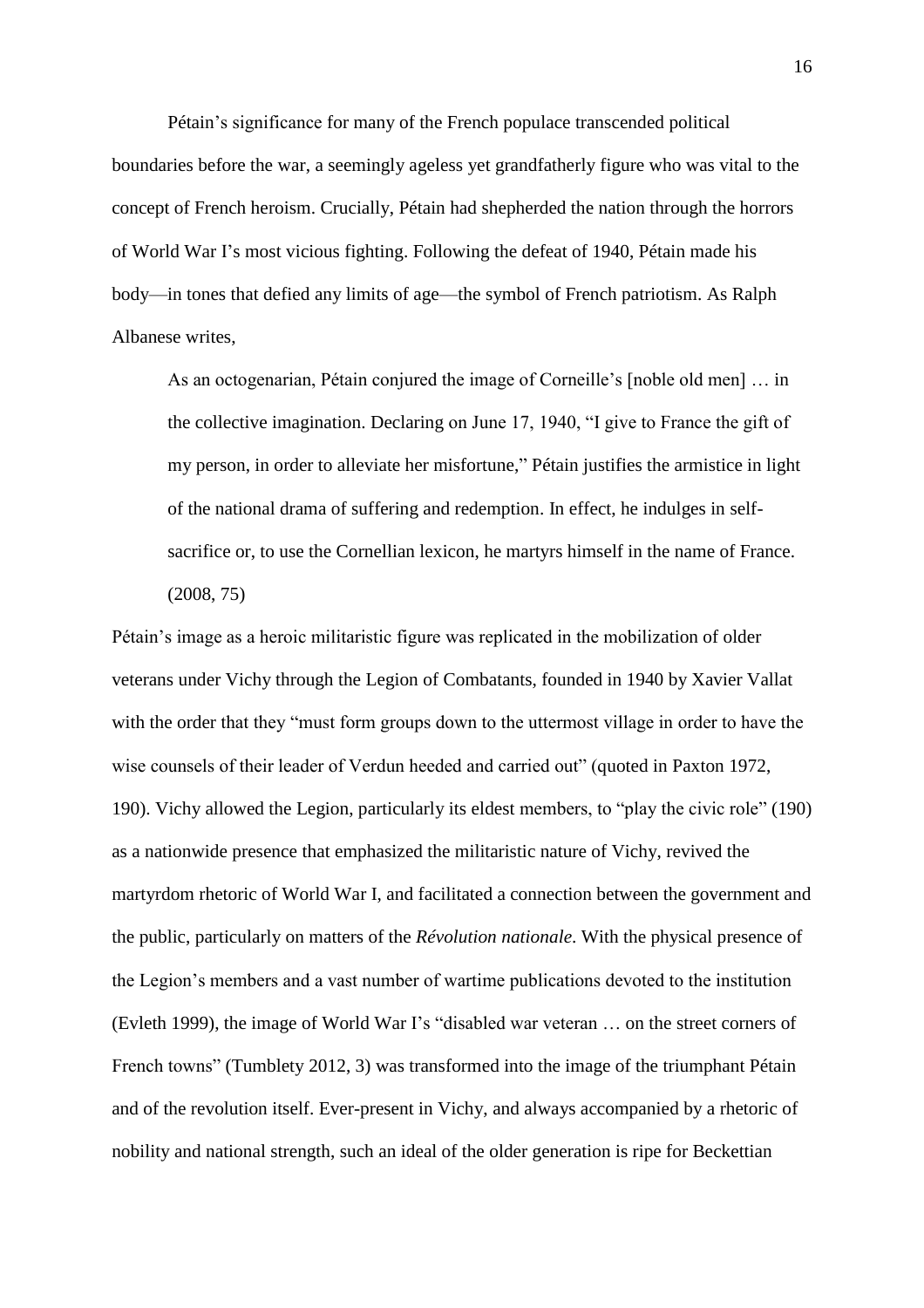mockery. In the 1946 novella "The End," the elderly, homeless narrator laments his failure to secure lodgings despite "perfect[ing] a method of doffing my hat at once courteous and discreet" as part of his routine begging (2009b, 41). Though unsuccessful, the narrator develops his own "wise counsel" about public charity in a clear allusion to the war veterans so commonly seen across Europe during the period: "to tip one's hat is no easy matter … I subsequently solved this problem, always fundamental in time of adversity, by wearing a kepi and saluting in military fashion." The trappings of age intervene, however, as the narrator immediately corrects himself: "no, that must be wrong, I don't know, I had my hat at the end." Amidst the confusions of memory, the beggar is nevertheless sure of one thing: "I never made the mistake of wearing medals" (41). For Beckett's beggar, alms are to be gathered through the ritual of begging, not sympathy for the image of a war victim.

Despite the "Cornellian lexicon" that surrounded Pétain, the physical aspects of aging—so central to much of Beckett's post-1945 work—occupied an uncomfortable place in Vichy's depiction of its leader. The regime often played down Pétain's age so as to resist notions of frailty or ill health, going so far on occasion to resist the "Lion of Verdun" moniker that he enjoyed during the interwar years; Pétain's blue eyes and upright posture were instead routinely emphasized in descriptions of his activities and speeches (Atkin 1998, 108–09). The central contradiction of the elderly Pétain venerated both for his youthful vigor and for his long service to France clearly did not escape Beckett's notice; consider again Beckett's characterization of Pétain as "the poor *old* misled man and *hero of Verdun*" (2011, 19; my emphasis). Such a pathetic rendering of the Vichy leader re-emerges in the body of the hospitalized Malone, a figure who is far from the upright, broad-shouldered image of Vichy's pro-Pétain propaganda:

My body is what is called, unadvisedly perhaps, impotent. There is virtually nothing it can do. Sometimes I miss not being able to crawl around anymore. But I am not much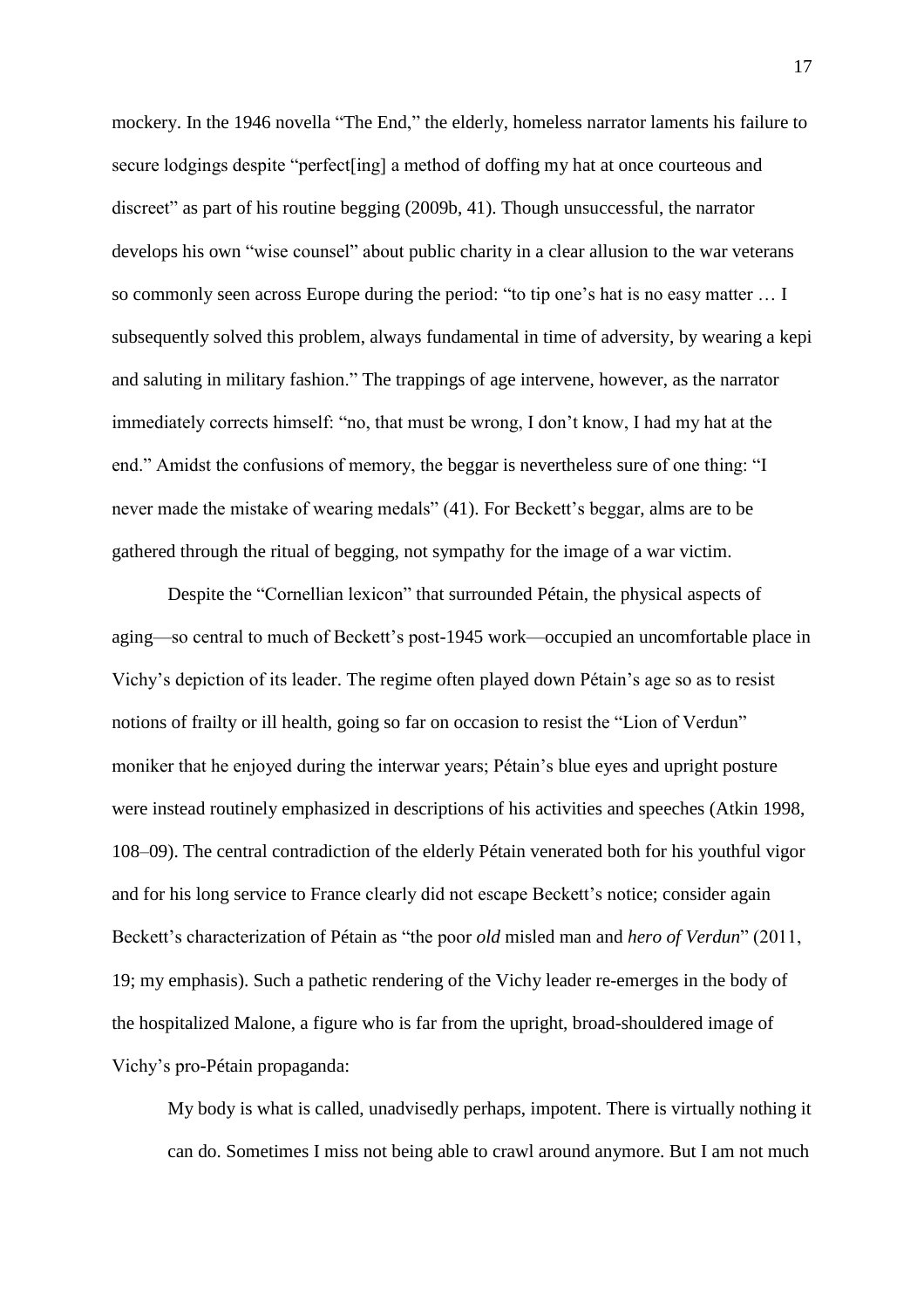given to nostalgia. … It is on my back, that is to say prostrate, no, supine, that I feel best, least bony. (2010, 10)

I turn a little on my side, press my mouth against the pillow, and my nose, crush against the pillow my old hairs now no doubt as white as snow, pull the blankets over my head. I feel, deep down in my trunk, I cannot be more explicit, pains that seem new to me. (24)

The text rejects the very tradition of the noble old man on which Pétain himself capitalized. While Vichy masculinity was to be dutiful and physically powerful in old age, Beckett's Malone meticulously recounts the small movements of his aging body to emphasize debilitation, limitation and pains.

#### **"Why should I have a sex?":** *The Unnamable*

Beckett's decomposing male form finds its apotheosis in *The Unnamable*. In particular, it is Mahood, the "vice-exister" identified with a near homonym of manhood that offers the most striking image of the decayed male body. "I feel my back straight," the narrator reports as his selfhood begins its steady merger with Mahood's, "my neck stiff and free of twist and up on top of it the head, like the ball of the cup-and-ball in its cup at the end of the stick" (2010, 15). As the image begins to crystallize, an only vaguely human, or perhaps previously human, form is conjured:

No, no beard. No hair either. It is a great smooth ball I carry on my shoulders, featureless but for the eyes, of which only the sockets remain. And were it not for the distant testimony of my palms, my soles, which I have not yet been able to quash, I would gladly give myself the shape, if not the consistency, of an egg—with two holes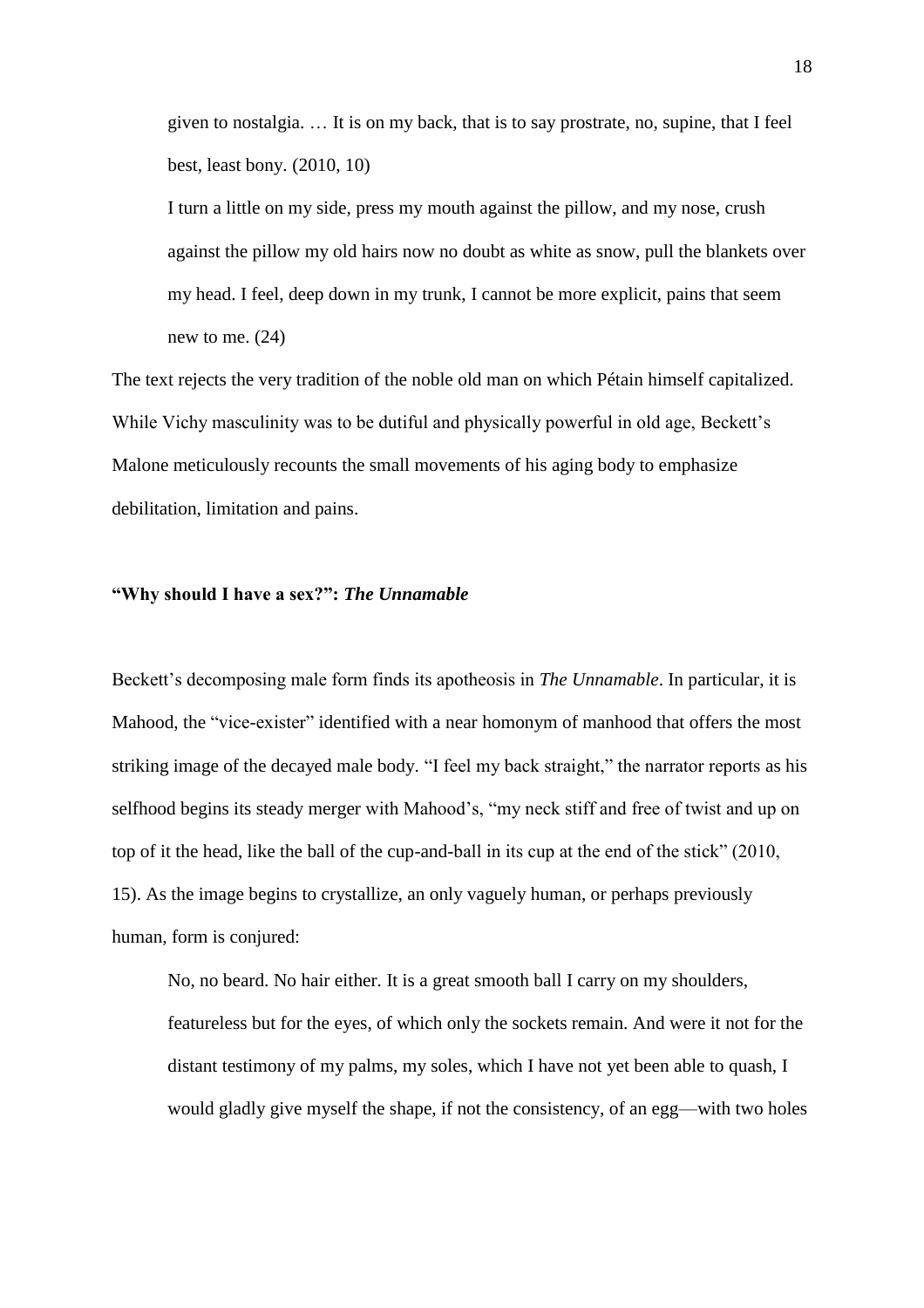no matter where to prevent it from bursting, for the consistency is more like that of mucilage. (15)

Eventually, it is revealed that the narrator has achieved what Molloy so desired, the removal of his genitals and so the final signifier of masculinity: "Why should I have a sex, who have no longer a nose? All those things have fallen, all the things that stick out, with my eyes, my hair—without leaving a trace" (16). Rather than becoming the ideal muscular, heroic form imagined in Vichy propaganda, a being that would "gladly give" itself the shape "of an egg" is presented as the source and vehicle of expression. Stripped of physical form, the "egg" dismisses all identifiers of sex or biology, subsuming the traditional associations of the egg with reproduction and renewal into a grotesque visage of stasis and silence. Such a violent dissolving of the body and the narrator's "sex" denotes a rejection of everything the physical body represents, disrupting the very basis of narratives of race and gender, of human perfectibility and bodily prowess.<sup>18</sup>

The emphasis on the negation of gender is also resonant here with Vichy's drive to solidify normative gender roles. Again, this had its origins in interwar rhetoric that Vichy gave platform to during the war. In his 1935 treatise on modernity and the human body, *Man the Unknown*, Alexis Carrel wrote: "The sexes have again to be clearly defined. Each individual must either be male or female, and never manifest the sexual tendencies, mental characteristics, and ambitions of the opposite sex" (quoted in Jackson 2003, 32). Under Vichy, this emphasis on masculinity, virility and physical prowess also carried with it an implicit and stereotypical rejection of non-normative sexualities. The assertion of specific gender roles—designed to re-enforce familial values and promote the production of offspring—meant that any sexuality that was not heterosexual was deemed a slight against the vision of France that the *Révolution nationale* promoted. *The Unnamable*'s rejection of reproductive body parts disrupts this Vichyite impulse to separate the sexes, rendering the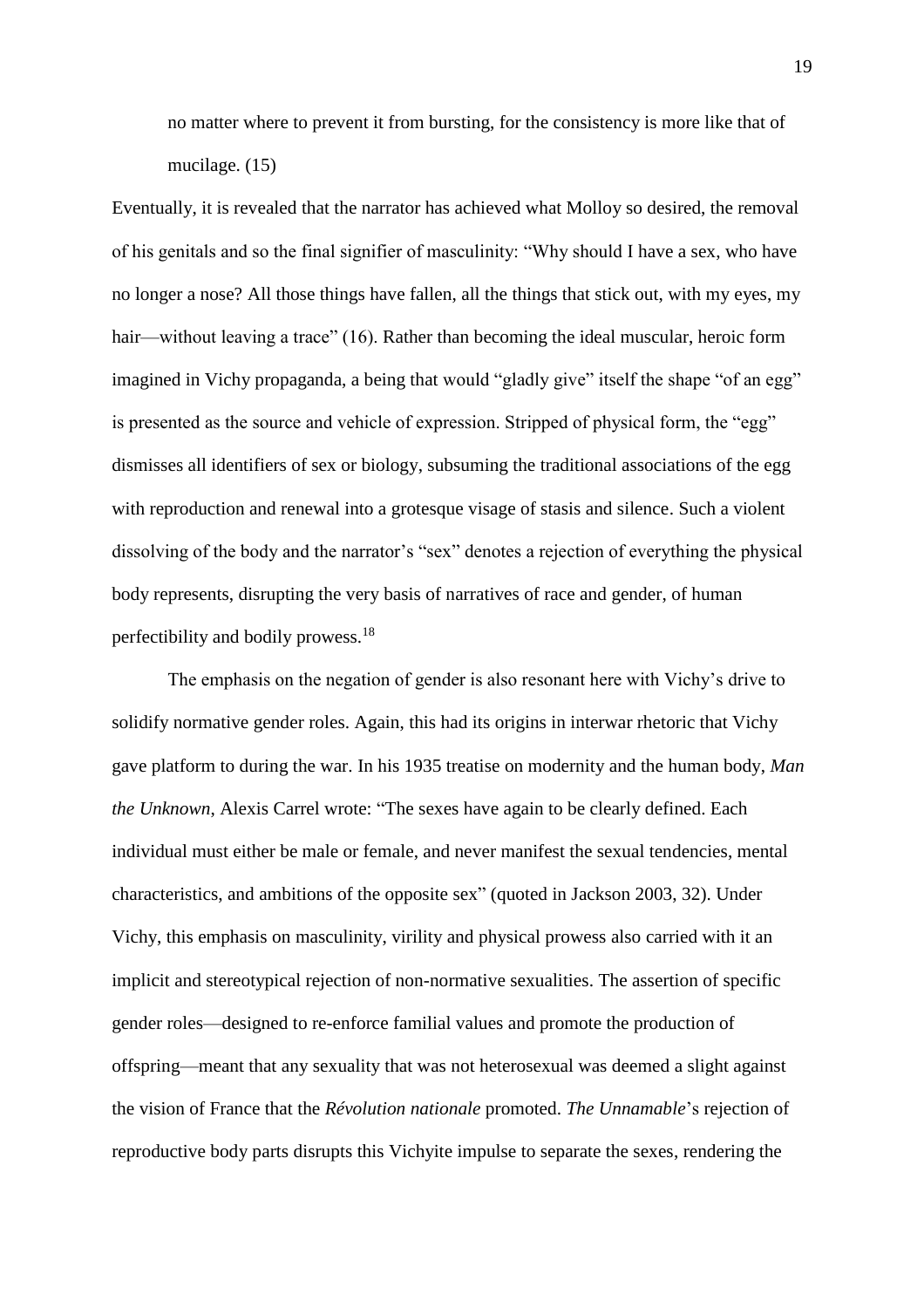signifiers of "sex" no more important than a "nose" and offspring an impossible outcome of existence.

Such an aesthetics of physical decline that Beckett is drawn to following World War II marks a sharp turn against both pre-war French physical culture and the pervasive image of masculinity through which Vichy hoped to restore the French race and nation. In most readings, Beckett's degenerating bodies are recognized as extreme depictions of suffering which, in their extremity, speak to a central aspect of the human condition. For Kathryn White, for example, Beckett's trilogy offers an articulation of the inevitable facticity of physical human existence in a manner that is ultimately redemptive:

Beckett magnifies the infirmities that affect us all; hence, this amplification of physical malaise enables us to relate to the characters, as we recognize that their pain is an illustrated intensification of our own suffering. Beckett's representation of the reality of the human condition … forces us to acknowledge the inadequacy of the physical body and recognize its inevitable failure. (2011, 9)

Whilst some form of empathetic relation may be established between Beckettian character and Beckettian reader, it is important to recognize that White here sounds out a paradox within this humanistic notion that Beckett is representing "the human condition" in all its feeble physicality. How might Beckett's be a "representation of the reality of the human condition" yet also offer an "illustrated intensification of our own suffering"? The term "intensification" is undoubtedly key here; Beckett intensifies, parodies and stylizes physical degeneration such that the "relat[ability]," the "our," is placed under duress. Beckett offers a physical degeneration that can be identified in the recurrences of illness, age and amputation as very much post-war and, as I have shown, post-Vichy. Yet the texts also produce the fantastical images of a post- or non-human form whose distinguishing physical features have, come *The Unnamable*, simply disappeared "without a trace." Though the novels replace the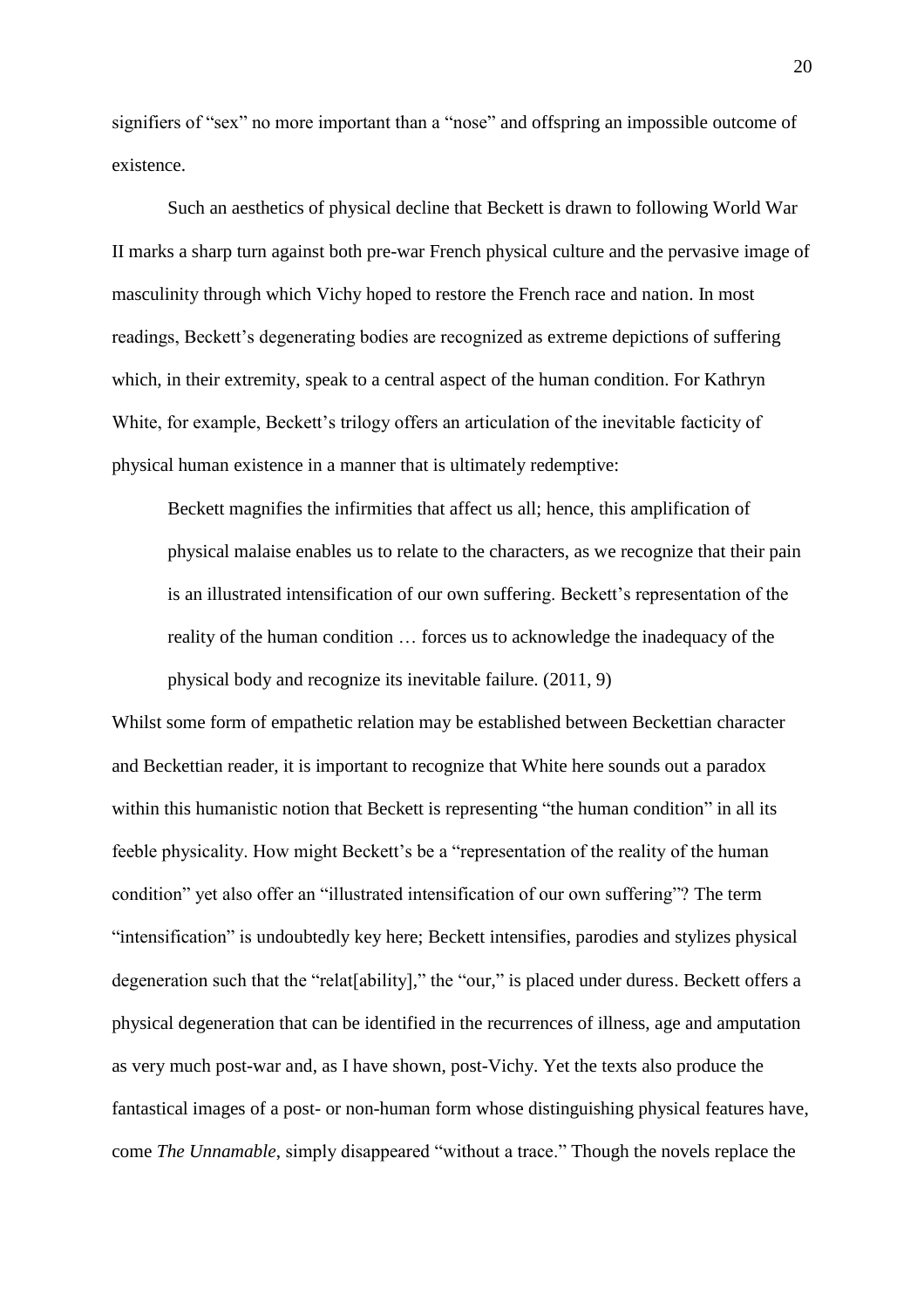fantasy of bodily prowess with bodily decay, they ultimately generate bodily forms which are as little representative of the human form as the idealized vision of physicality that Vichy constructed for the French people. The novels not only point to the universal fact that the human body can and does degenerate, but also offer a sustained and unremitting counter to particular heroic notions of the physical form and the normative attachment of value to physical fitness which saw certain bodies excluded from Vichy's vision of France. The novels chart the very degeneration that so many mid-century ideologies feared or diagnosed within European society, one which was perceived by Vichy to be the root of the defeat of France's fighting bodies. In *Molloy*, Moran even adopts the language of post-defeat "regeneration" found throughout Vichy propaganda: "to be literally incapable of motion at last, that must be something! … And to dread death like a regeneration" (146). Rather than "renewal," the language of Vichy is recycled to dismiss any ideals of the body as a site of revival or restoration.

By reading the states of existence found throughout Beckett's prose against the Vichy emphasis on the virile male form, Beckett's post-war writing produces a counter-history that gives voice to human forms rejected by mid-century ideologies of the body, including those of the dead and dying bodies of the 1940 defeat of France that Pétain and others characterized as products of a weak and decadent Republic. Such connections do not limit Beckett's degenerating bodily forms to a historical situation, nor to a narrow conception of resistance that ultimately seeks a redemption in the bodies described. The bodies of the trilogy are, after all, suffering. However, by reading these states of existence against the emphasis on the healthy, distinctly male, and infinitely perfectible muscular form that emerged from the anxieties of the interwar period, and against its manifestation in the Vichy program of national regeneration, Beckett's work takes on significant political and historical dimensions. Not only degrading but fantasizing further impairment, Beckett's bodies mock, aggravate and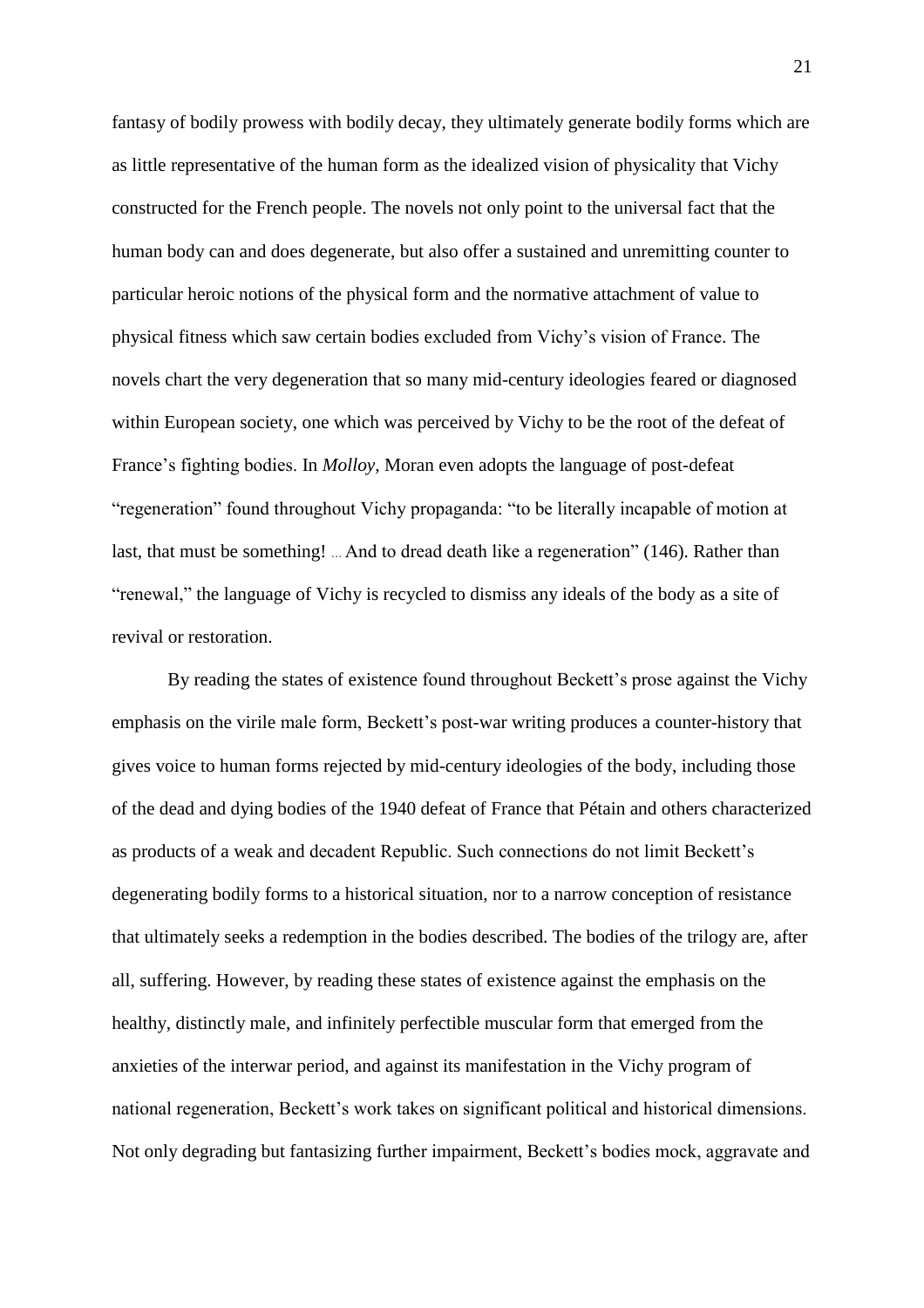challenge the idolization of a male form that is underpinned by the essentialisms that also allowed Vichy to participate in, and sanction its own part in, the deportation and rejection of excluded bodies. By attending to the reality of Vichy's drive towards the ideal male body, we can read in Beckett's prose a counterpoint through which images of physical degradation emerge as a resistance to the association between the body and hereditary, hierarchical, and political power, and to the conflation of bodily perfection with moral and social value or structures of identity.

#### **Notes**

 $\overline{a}$ 

<sup>1</sup> Vichy's politics and history have been the subject of sustained study in Anglophone criticism since Robert Paxton's (1972) seminal work on the collaborationist regime. Specific criticism devoted to the *Révolution nationale* has been a more recent occurrence, with Julian Jackson (2003) incorporating the programme fully into his extended study of France's war years. Debbie Lackerstein's (2012) work has brought to light the particular continuities that exist between the politics of the thirties in France and that of Vichy, as well as the origins of the regime's vision of the nation from those who rejected the Third Republic. French criticism began earlier, representative of which are Robert Aron (1954) and Eberhard Jäckel (1968). The publication of Pétain's speeches (1989) enabled a new generation of French critics to examine the regime.

 $2$  Beckett's writing as "resistant" has been treated in terms of the "courageous" as a generic aesthetic position by Alan Badiou (2003), though Jackie Blackman sees Badiou's position as inflected by the sense in which "Beckett's resistance" is to "the prevailing culture of complacency and indifference [of] wartime and after" (2009, 71). Barbara Will (2014) more explicitly marries Badiou's Beckett with reflections on resistance as a position in the history of French political thought.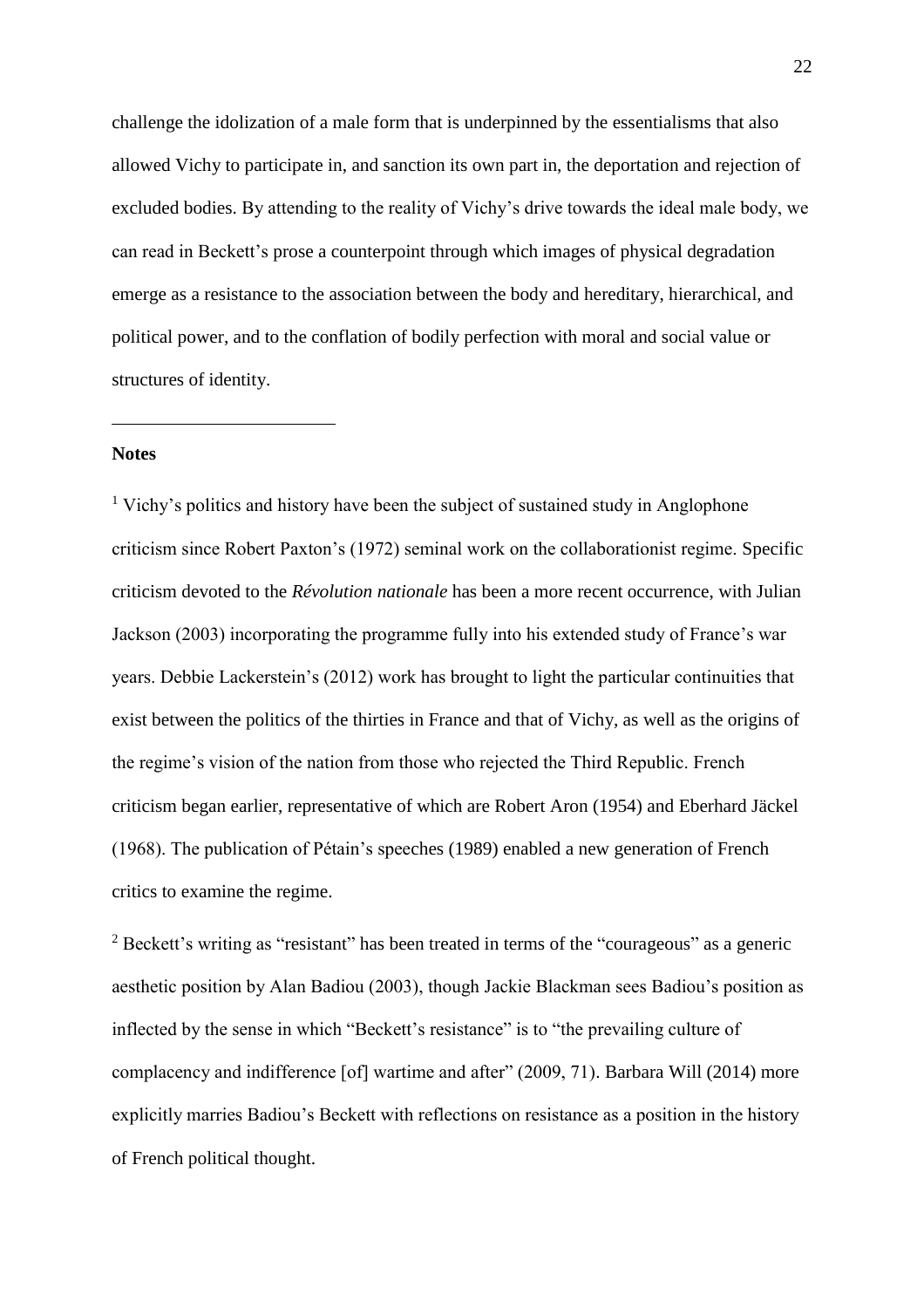<sup>3</sup> McMullan's work joins Ulrika Maude's (2009) as touchstones in explorations of the affective possibilities of Beckett's use of the body. This aspect of Beckett's drama specifically has been re-emphasised in Charlotta P. Einarsson's recent work (2017).

 $\overline{a}$ 

<sup>4</sup> The nature of prose as a specific medium for Beckett's linguistic degeneration has invited a series of engagements, particularly in terms of the evocations of death and the dissolution of meaning that the texts enact. Christopher Ricks (1993) sees Beckett's syntactical experimentation as charting the question of personality's relationship to death. Kathryn White (2011) develops this to see decay as the primary element of the Beckettian aesthetic. Elsewhere, preceding Maude's incorporation of the question of technology, Yoshiki Tajiri (2007) examines the Beckettian body through a discourse of physical and linguistic prosthesis that reads Beckett's rendering of organs and senses as important aspects of the modernist understanding of the body as a site of conflict.

<sup>5</sup> Work on Beckett's "Irishness" has become a keystone in contemporary Beckett scholarship. Early works on the subject include those of David Lloyd (1992) and John P. Harrington (1993). Alongside Patrick Bixby's study of the prose, recent criticism includes Emilie Morin's *Samuel Beckett and the Problem of Irishness* (2009), Seán Kennedy's contributions and editorial work (2010a; 2010b; 2015), Fergal Whelan's interrogation of Beckett's protestant heritage (2018) and James McNaughton's demonstration of the idea of "aftermath" as a nexus of aesthetic, political and historical effects in Beckett's work (2018).

<sup>6</sup> Given Becket's foreign status and the couple's involvements with the Resistance, the Vichy regime presented a real threat both to their personal wellbeing and to the France they hoped to live in. Both Beckett and Suzanne were also often thought to look Jewish by locals in Southern France. "Many villagers supposed that one or other of the Beckett couple must be Jewish [or that he] must be subject to the regulation of *résidence forcée*, according to which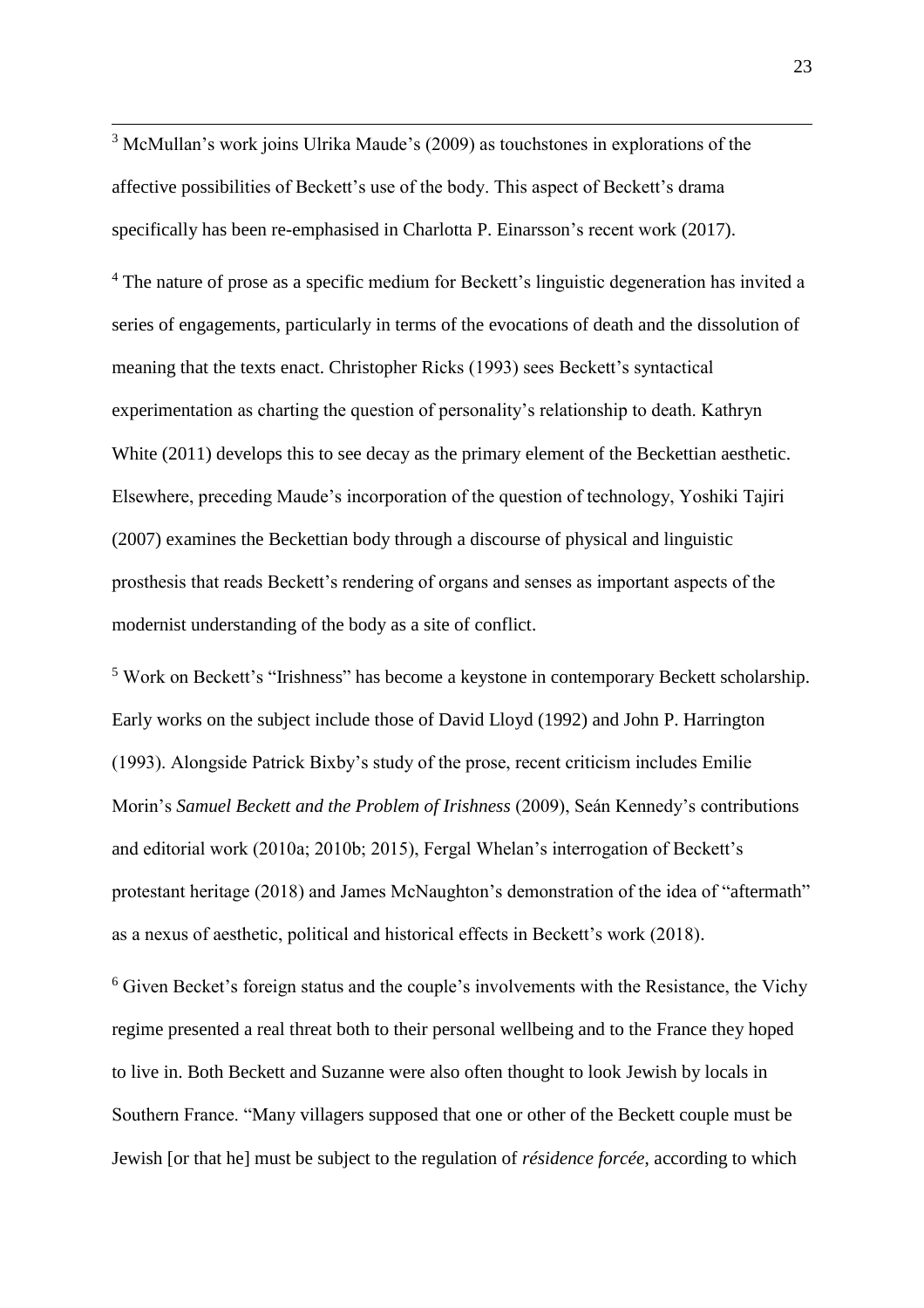foreigners in Vichy France were obliged to live at a distance from the sea" (Knowlson 1996, 320).

 $\overline{a}$ 

 $<sup>7</sup>$  Like most of the work by Perloff, Salisbury and Gibson, I focus on the prose in this article.</sup> Despite the wealth of work done on Beckett's theatre, there is much scope and need for an examination of the early drama in the context of wartime and post-war France.

<sup>8</sup> This also raises the question as to why Beckett's novel *Watt*, written during the war, is not the primary focus on analyses of Beckett's engagement with wartime propaganda. In part, I suggest that it took the defeat of Vichy and the return to the Republic for the magnitude of Vichy's ideology to become apparent. The *Watt* manuscripts and published text are also far less concerned with the body compared to the trilogy, and as such do not suit the particular focus I propose here. Nevertheless, *Watt* and propaganda is an important area, and has been addressed by McNaughton (2010; 2018) and myself (forthcoming) in terms of the novel's deconstruction of narrative techniques akin to those found in Nazi propaganda.

<sup>9</sup> A noteworthy exception in Beckett's rejection of Vichy discourse is his friend Georges Belmont (Pelorson before the war) who was the Vichy minister for propaganda. Beckett does not appear to have ever openly condemned Belmont's war-time activities. This may well be out of embarrassment, even sympathy, at his own friend also being a "poor […] misled man," but this remains speculation without direct evidence. Beckett's published text includes a reference to the day "Darly" died, an allusion to the death of his Saint-Lô colleague Arthur Darley. As Van Hulle (2011, 81) demonstrates, Beckett used "McKee," a reference to another Saint-Lô colleague, in an earlier draft.

 $10$  For a discussion of Belmont/Pelorson's pre, war-time, and post-war activities, as well as his relationship with Beckett, see Giroud (2002).

<sup>11</sup> See Chapter 8, "What is Fascism?" in Paxton  $(2004)$  on how fascism and authoritarianism overlap and differ.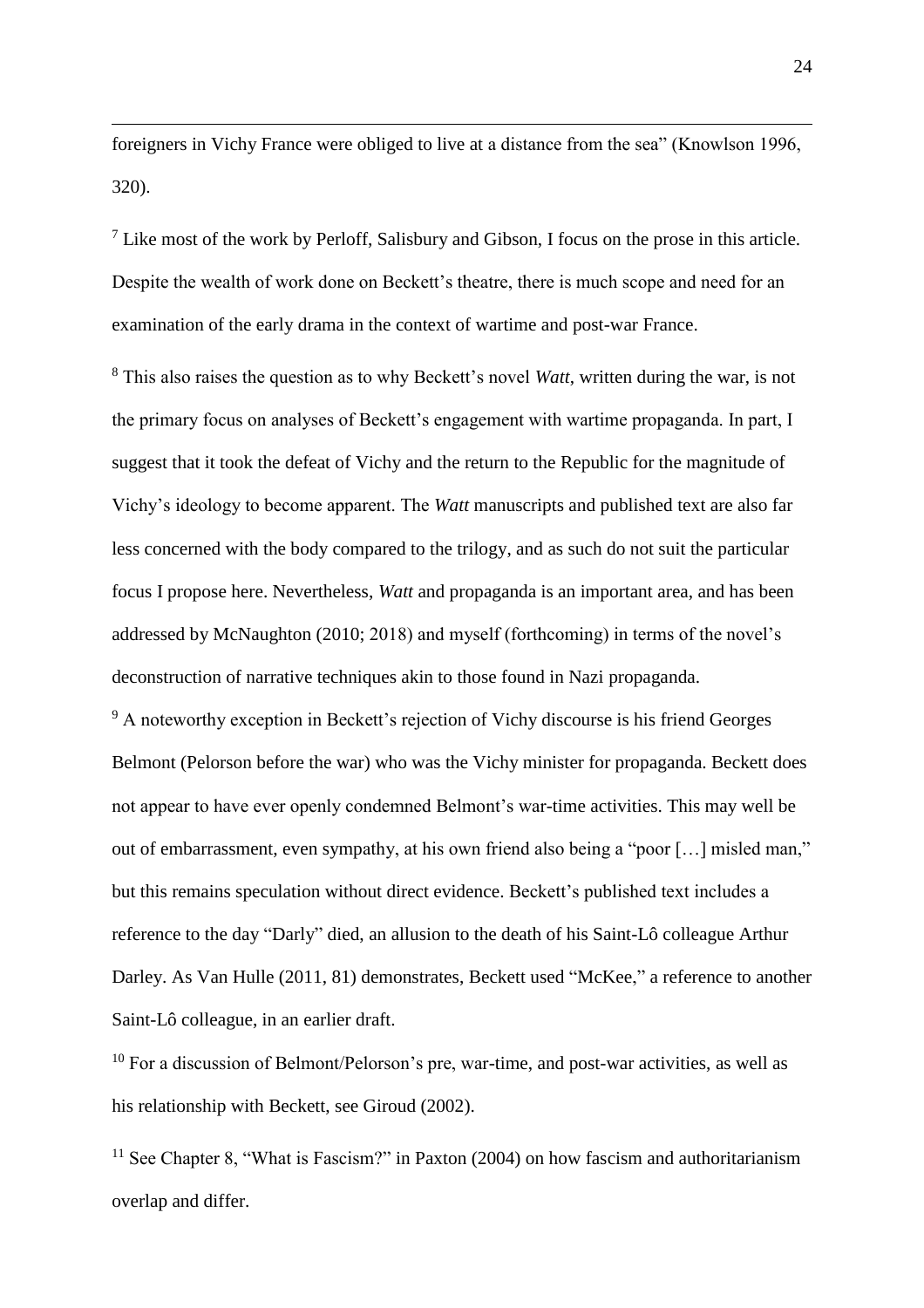<sup>12</sup> Vichy only promoted one official "eugenicist measure" which focused on the Vichy preoccupation with France's birth rate by restricting alcohol and enforcing marriage-related medical check-ups to guard against venereal disease (Jackson 2003, 329).

 $\overline{a}$ 

 $13$  Paxton (2004) has done much work to establish the particular strain of right-wing thinking that pervaded Vichy and how it must be rendered distinct from Nazism. That Vichy was acting 'for France' is also not to defend the post-war claims made in Vichy's favour. Indeed, this was the defence used by many members of the regime during the trials that followed the war, that Vichy was protecting France against German dominance. If this was true for some of the traditionalist core of Vichy, it was a quite different case among the elite circle. "I hope for a German victory", declared Pierre Laval in a radio broadcast during the war (quoted in Marrus and Paxton 1995, 231).

 $14$  By 1942, the Germans agreed to the establishment of a Vichy-run, single company "with exclusive rights to edit and distribute all newsreels in France" (Jackson 2003, 254–55), meaning that the *Révolution nationale* continued to be promoted despite Nazi occupation of the south in the later stages of the war.

<sup>15</sup> As Gibson (2015) demonstrates, Beckett makes a series of comments to friends in letters from the thirties that suggest he became acutely aware of the popularity and ideas of Charles Maurras and other French right-wing thinkers, and so would have remained cognizant of the intentions of the 'revolution' and its potential supporters throughout France. Beckett's welldocumented sensitivities to propaganda developed during his formative years under the cultural nationalism of the Irish Free State and during his tour of Nazi Germany in 1936–37. Beckett's engagements with the Irish Free State politics are examined by Bixby and Kennedy, among others. For Beckett's responses to Nazi propaganda, see McNaughton (2010; 2018), Nixon (2011) and Davies (forthcoming)**.** Though evocative of measures in interwar Germany, Vichy's National Revolution would also have been strikingly reminiscent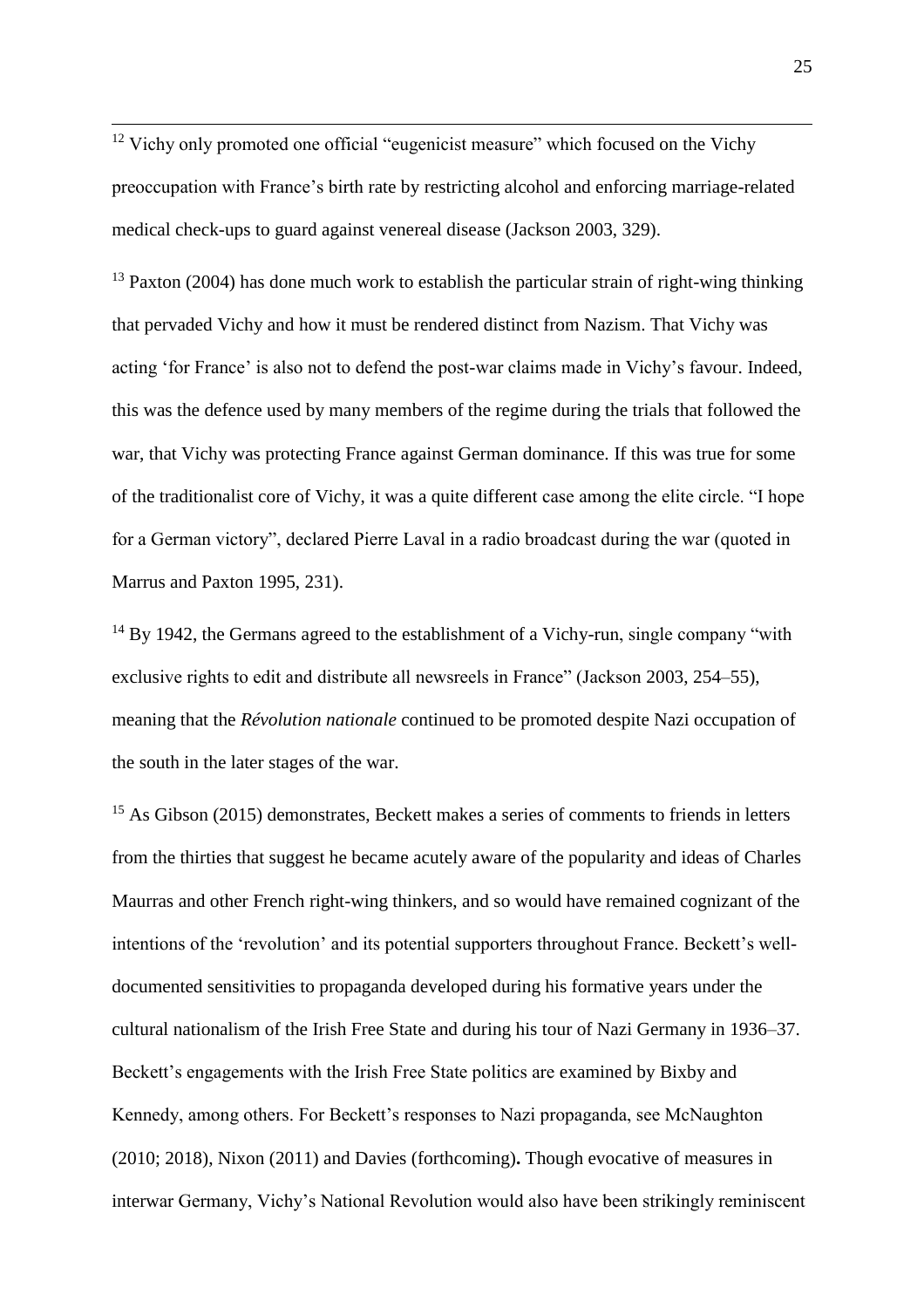of aspects of the Irish Free State, particularly the emphasis on Catholicism as the backbone of social values, its drive towards an agrarian economy, and its focus on the moral values of patriotism and family values. The Free State politics which Beckett particularly rejected—its policies of censorship, sexual repression (see Houston 2018), and traditionalism—would also have rendered the "revolution" propaganda of wartime France alarmingly resonant.

 $\overline{a}$ 

<sup>16</sup> Kennedy has argued convincingly that the prevalence of 'degeneration theory', particularly the work of Max Nordeau, could not have escaped Beckett's notice given its popularity not only in France but also in Nazi Germany and in the race discourse of figures like W. B. Yeats (2015, 195–99).

<sup>17</sup> Vichy's use of images described as "Image d'Épinal" was an intensification of propaganda practices from before World War I. For a broader discussion of such propaganda in France during the twentieth century, see Holman and Kelly (2000).

 $18$  For a discussion of the role of sex and sexuality in Beckett's aesthetic, see Stewart (2011).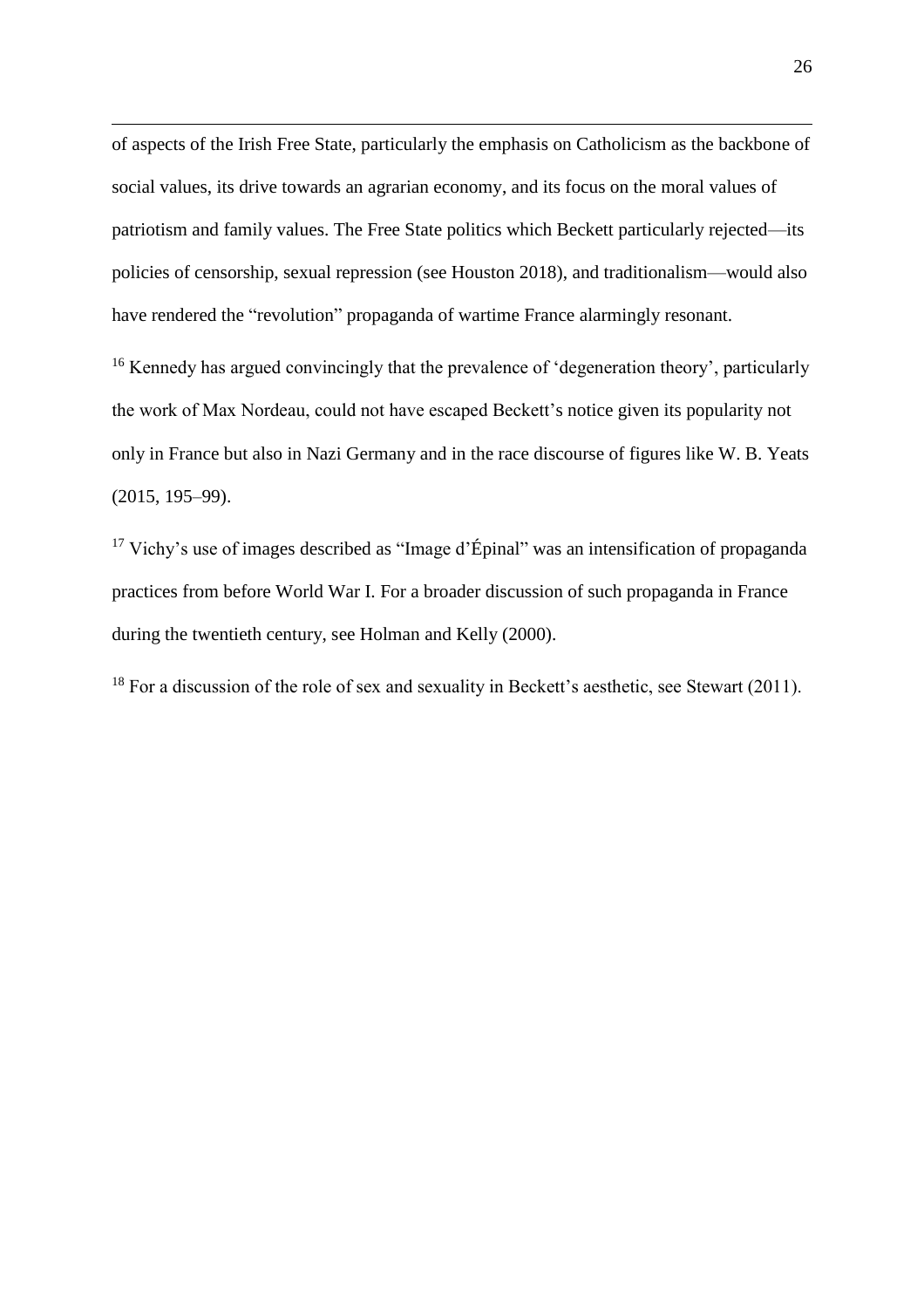#### **Works Cited**

Albanese, Ralph. 2008. "Republican School Discourse and the Construction of French Cultural Identity: La Fontaine and Corneille as Case Studies." In *Culture Wars and Literature in the French Third Republic*, edited by Gilbert D. Chaitin, 65–82. Newcastle: Cambridge Scholars.

Aron, Robert. 1954. *Histoire de Vichy, 1940*–*1944.* Paris: Fayard.

Atkin, Nicholas. 1998. *Pétain.* Harlow: Longman.

Badiou, Alain. 2003. *On Beckett.* Manchester: Clinamen Press.

- Beckett, Samuel. 1995. *The Complete Short Prose 1929–1989*, edited by S. E. Gontarski. New York: Grove Press.
- —. *Molloy.* London: Faber & Faber.
- —. 2009b. *The Expelled/The Calmative/The End/First Love.* London: Faber & Faber.
- —. 2010a. *Malone Dies.* London: Faber & Faber.
- —. 2010b. *The Unnamable.* London: Faber & Faber.
- —. 2011. *The Letters of Samuel Beckett, 1941*–*1956*, edited by George Craig, Martha Dow Fehsenfeld, Dan Gunn and Lois More Overbeck. Cambridge: Cambridge University Press.
- Blackman, Jackie. 2008. "Post-war Beckett: Resistance, Commitment or Communist Krap?" In *Beckett and Ethics*, edited by Russell Smith, 68–85. London: Bloomsbury.
- Cot, Pierre. 1941. "Morale in France during the war." *American Journal of Sociology* 47, no. 3: 429–51.
- Davies, William. Forthcoming. "*Watt* and the Politics of Form." In *Beckett Beyond the Normal*, edited by Seán Kennedy. Edinburgh: Edinburgh University Press.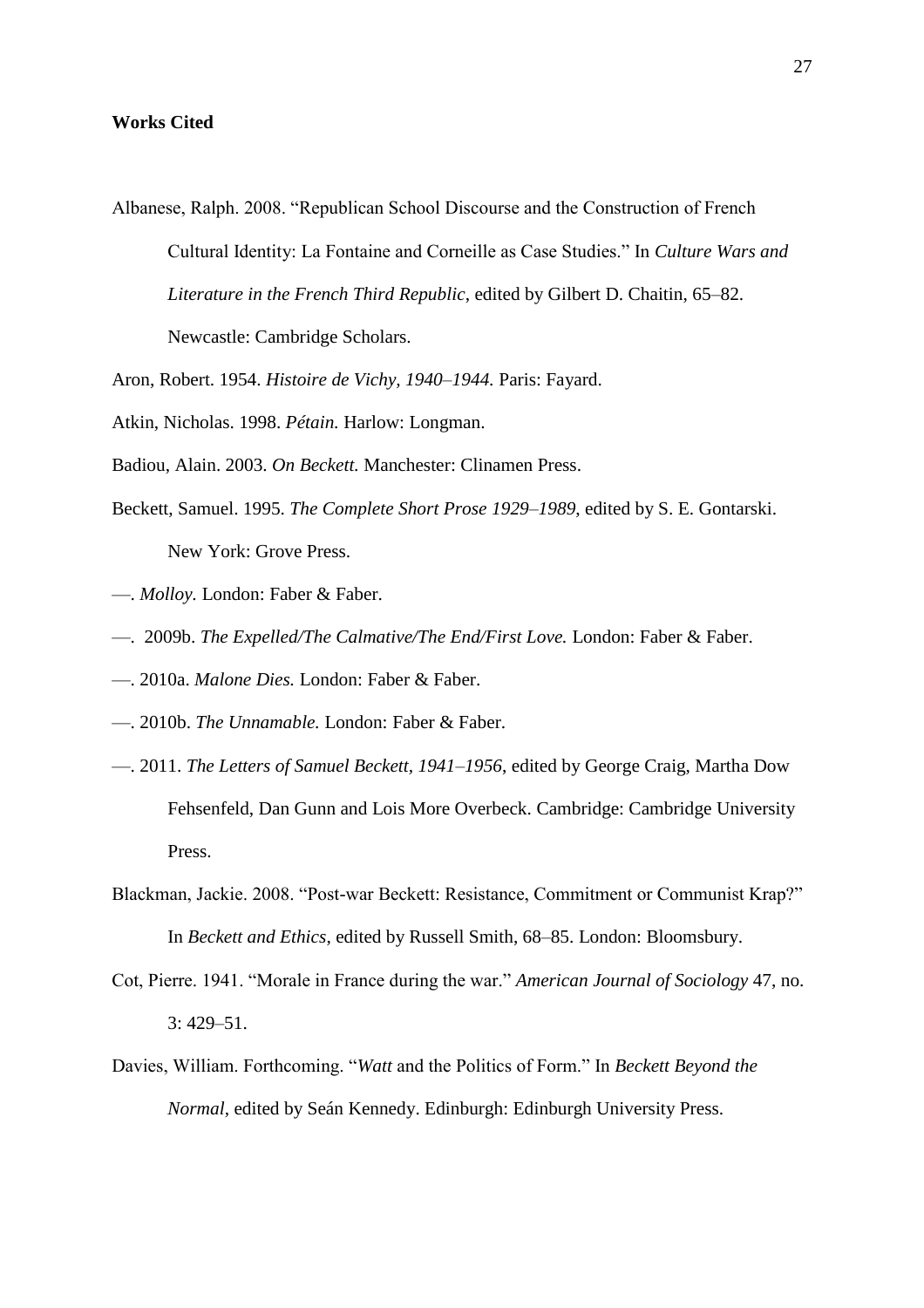- Dwan, Lisa. 25 July 2014. "Playing Beckett." *The Telegraph*. Accessed August 2018. https://www.telegraph.co.uk/culture/theatre/10946793/Playing-Beckett-First-Imblindfolded-then-I-place-my-head-in-a-vice.html.
- Einarsson, Charlotta P. 2017. *A Theatre of Affect: The Corporeal Turn in Samuel Beckett's Drama.* Stuttgart: Ibidem.
- Evleth, Donna. 1999. *The Authorized Press in Vichy and German-Occupied France, 1940 1944: A Bibliography.* Westport, CT: Greenword Press.
- Gerber, Michael. 2018. "Vichy's New Man: National Regeneration and Historical Revisionism in French Education, 1940–1944." Unpublished thesis. Ohio University, OhioLINK Electronic Theses and Dissertations Center. [https://etd.ohiolink.edu/pg\_10?0::NO:10:P10\_ACCESSION\_NUM:ouhonors152450 1870504622].
- Gibson, Andrew. 2010. *Samuel Beckett: A Critical Life.* London: Reaktion.
- ——. 2014. "French Beckett and French Literary Politics 1945–52." In *The Edinburgh Companion to Samuel Beckett and the Arts*, edited by S. E. Gontarski, 103–16. Edinburgh: Edinburgh University Press.
- ——. 2015. "Beckett, Vichy, Maurras, and the Body: *Premier amour* and *Nouvelles*." *Irish University Review* 45, no. 2: 281–301.
- Giroud, Vincent. 2000. "Transition to Vichy: The Case of Georges Pelorson." *Modernism/Modernity* 7, no. 2: 221–48.
- Gordon, Lois. 1998. *The World of Samuel Beckett, 1906-1946.* New Haven and London: Yale University Press.

Harrington, John P. 1991. *The Irish Beckett.* Syracuse, NY: Syracuse University Press.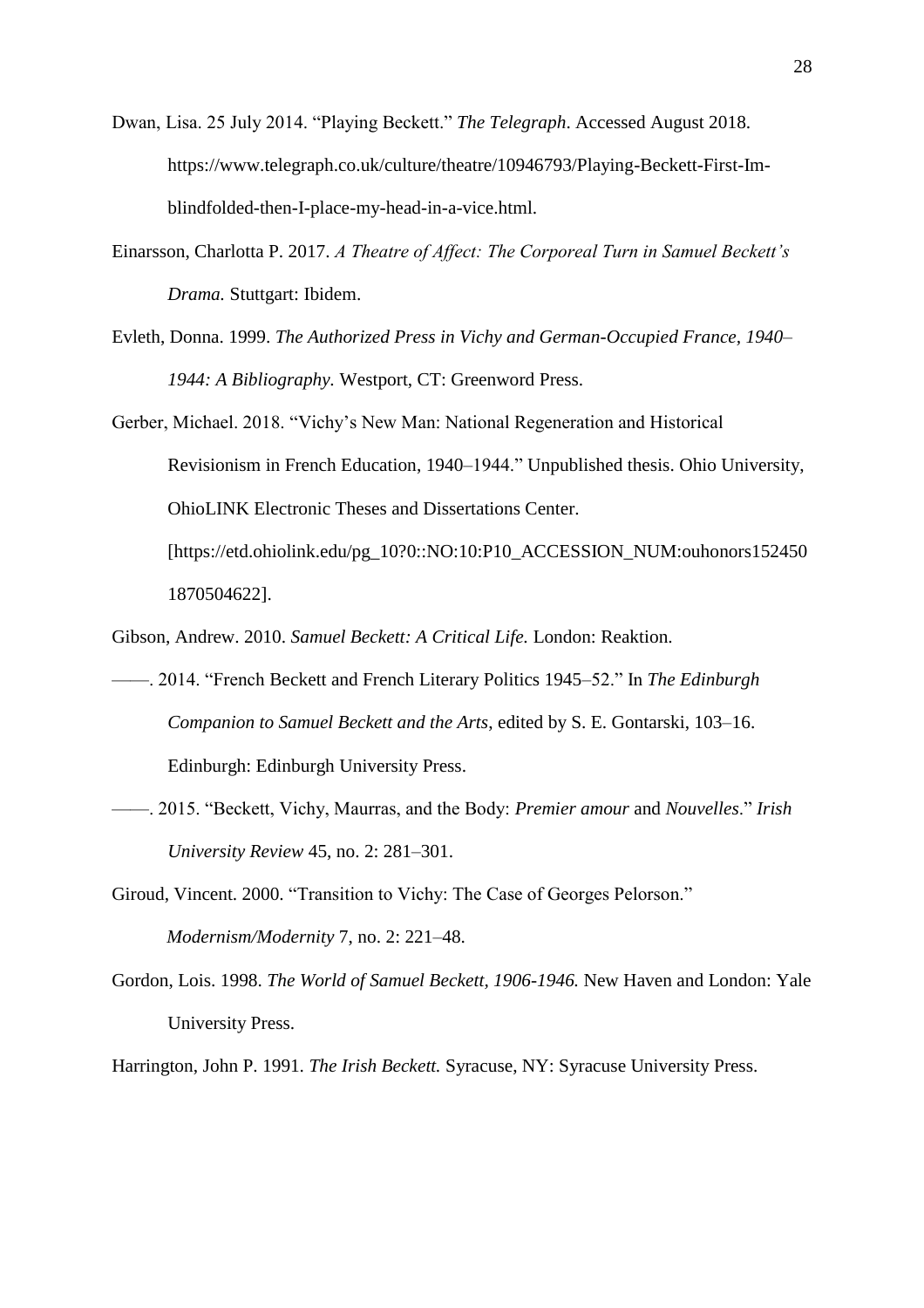Holman, Valeria, and Debra Kelly, eds. 2000. "Introduction: Myth and Metaphor: The Power of Propaganda in Twentieth-Century Warfare." In *France at War in the Twentieth Century: Propaganda, Myth and Metaphor*, 1–14. New York: Berghahn Books.

Houston, Lloyd Meadhbh. 2018. "'Sterilization of the mind and apotheosis of the litter': Beckett, Censorship, and Fertility." *The Review of English Studies* 69, no. 290: 546– 64.

Jäckel, Eberhard. 1968. *La France dans l'Europe de Hitler.* Paris: Fayard.

- Jackson, Julian. 2003. *France: The Dark Years: 1940-1944.* Oxford: Oxford University Press.
- Junyk, Ihor. 2013. *Foreign Modernism: Cosmopolitanism, Identity, and Style in Paris.* Toronto: University of Toronto Press.
- Kedward, H. R. 1993. *In Search of the Maquis: Rural Resistance in Sourthern France 1942– 1944*. Oxford: Oxford University Press.

Kennedy, Seán, ed. 2010. *Beckett and Ireland*. Cambridge: Cambridge University Press.

- ——. 2015. "'Humanity in Ruins': Beckett and History." In *The New Cambridge Companion to Samuel Beckett*, edited by Dirk Van Hulle, 185–200. Cambridge: Cambridge University Press.
- Kennedy, Seán and Katherine Weiss, eds. 2009. *Samuel Beckett: History, Memory, Archive.* Basingstoke: Palgrave Macmillan.
- Knowlson, James. 1996. *Damned to Fame: The Life of Samuel Beckett.* London: Bloomsbury.
- Lloyd, David. 1992. *Anomalous States: Irish Writing and the Post-Colonial Moment.* Durham, NC: Duke University Press.
- Marrus, Michael R. and Robert O. Paxton. 1995. *Vichy France and the Jews.* Stanford: Stanford University Press.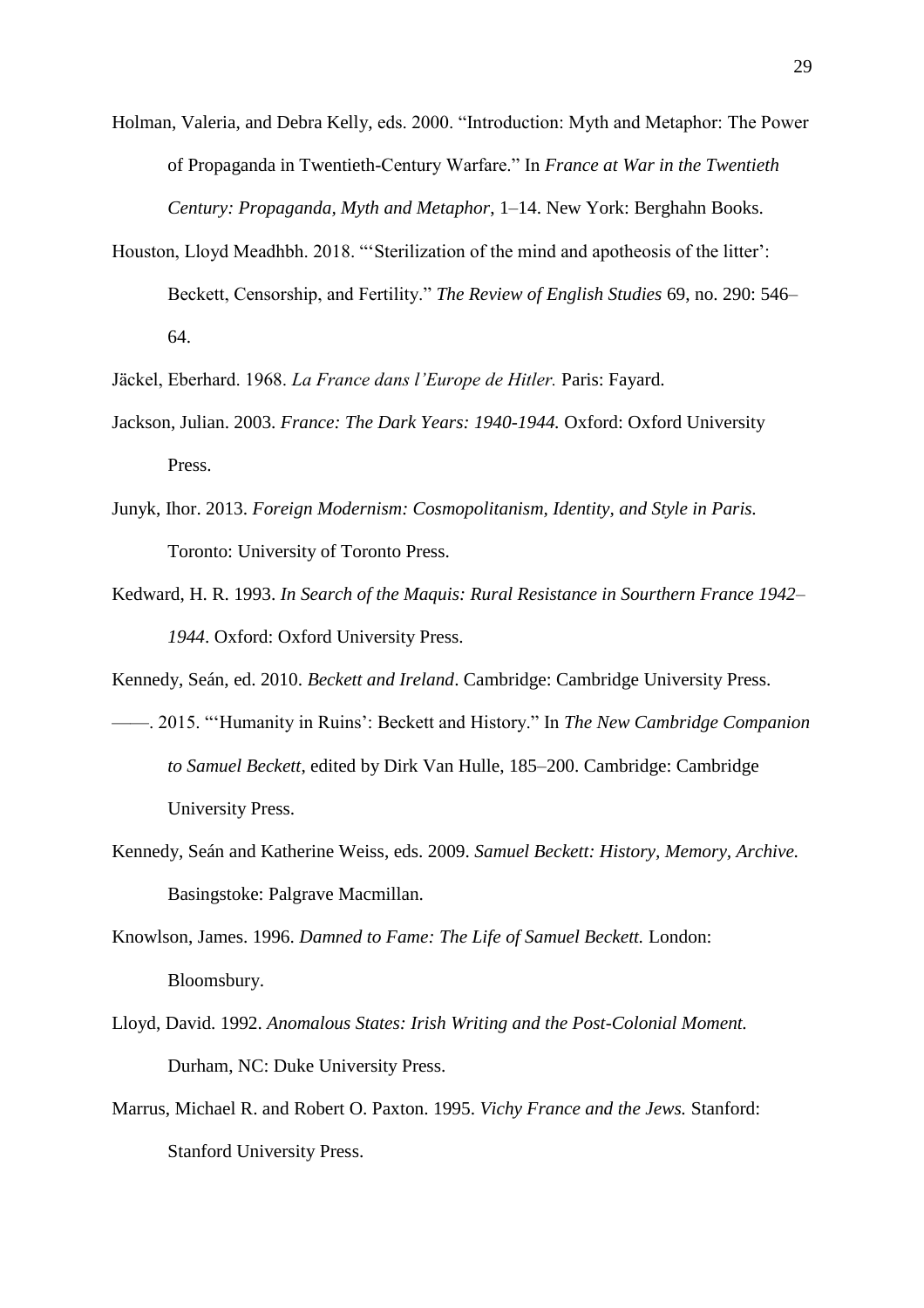- Maude, Ulrika. 2009. *Beckett, Technology and the Body.* Cambridge: Cambridge University Press.
- McMullan, Anna. 2010. *Performing Embodiment in Samuel Beckett's Drama.* New York and London: Routledge.
- McNaughton, James. 2010. "Beckett's 'Brilliant Obscurantics': *Watt* and the Problem of Propaganda." In *Samuel Beckett: History, Memory, Archive*, edited by Seán Kennedy and Katherine Weiss, 47–69. Basingstoke: Palgrave Macmillan.

——. 2018. *Samuel Beckett and the Politics of Aftermath.* Oxford: Oxford University Press.

- Moorjani, Angela. 2015. "*Molloy*, *Malone Dies*, *The Unnamable*: The Novel Reshaped." In *The New Cambridge Companion to Samuel Beckett*, edited by Dirk Van Hulle, 19–32. Cambridge: Cambridge University Press.
- Morin, Emilie. 2009. *Samuel Beckett and the Problem of Irishness.* Basingstoke: Palgrave Macmillan.
- ——. 2017. *Samuel Beckett's Political Imagination*. Cambridge: Cambridge University Press.
- Nixon, Mark. 2011. *Samuel Beckett's German Diaries, 1936*–*7.* London: Bloomsbury.
- Paxton, Robert O. 2004. *The Anatomy of Fascism.* New York: Alfred A. Knopf.
- ——. 1972. *Vichy France: Old Guard and New Order, 1940*–*1944.* London: Barrie & Jenkins.
- Perloff, Marjorie. 1996. "Witt-Watt: The Language of Resistance / The Resistance of Language." In *Wittgenstein's Ladder*, 115–44. Chicago: University of Chicago Press.
- ——. 2005. "In Love with Hiding: Samuel Beckett's War." *The Iowa Review* 35, no. 1: 76– 103.
- Pétain, Phillippe. 1989 *Discours aux Français, 17 juin 1940*–*20 août 1944*, edited by Albin Michel. Luçon: Imprimerie Pollina.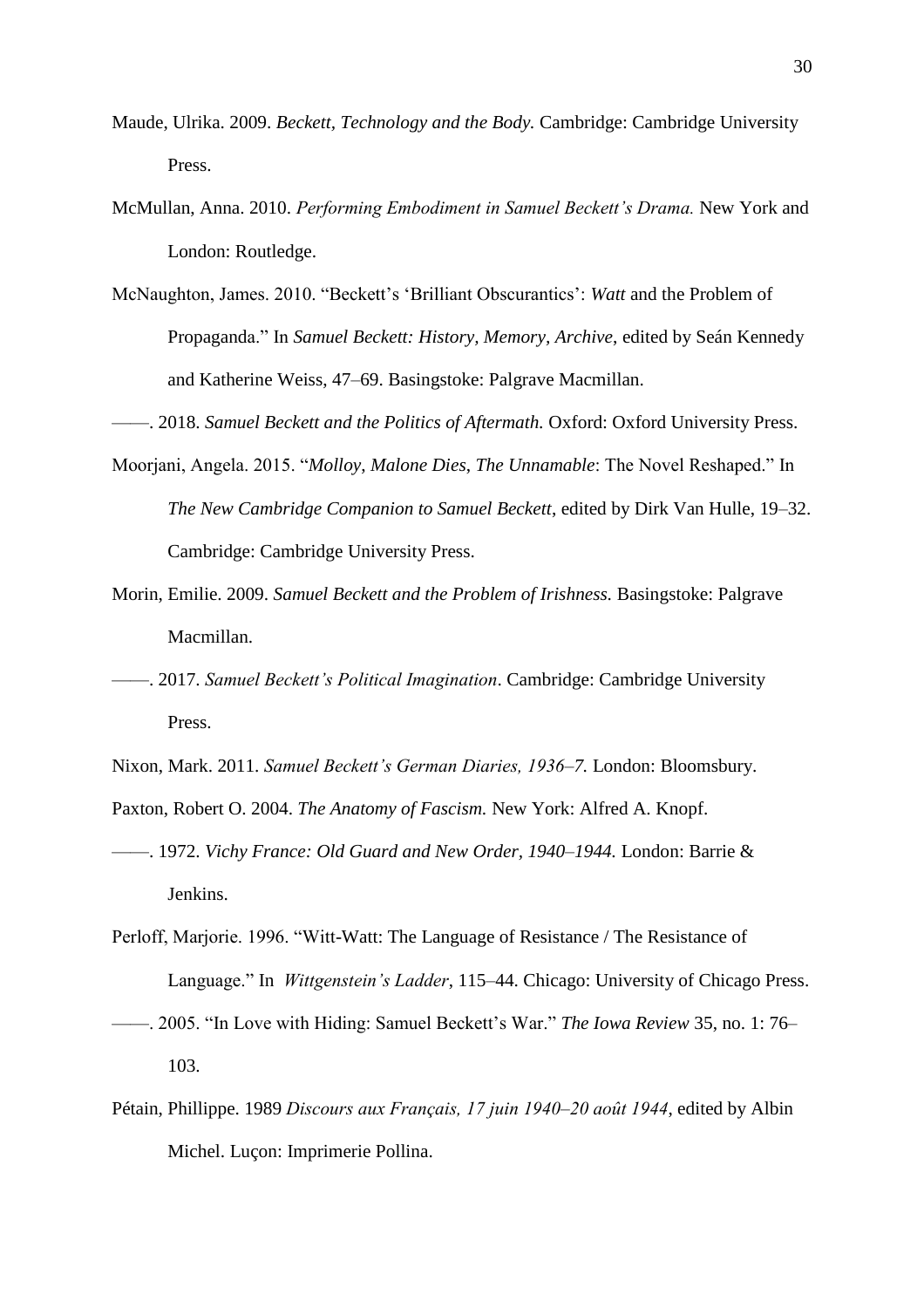Ricks, Christopher. 1993. *Beckett's Dying Words.* Oxford: Oxford University Press.

- Rousso, Henri. 1991. *The Vichy Syndrome: History and Memory in France Since 1944*. Translated by Arthur Goldhammer. Cambridge, MA: Harvard University Press.
- Russel, Rachel. 2002. "Ethical Bodies." In *The Body, Culture and Society: An Introduction*, edited by Philip Hancock, Bill Hughes, Elizabeth Jagger, Kevin Paterson, Rachel Russel, Emmanuelle Tulle-Winton, and Melissa Tyler, 101–16. Buckingham: Open University Press.
- Salisbury, Laura. 2014. "Gloria SMH and Beckett's Linguistic Encryptions." In *The Edinburgh Companion to Beckett and the Arts*, edited by S. E. Gontarski, 153–69. Edinburgh: Edinburgh University Press.

Stewart, Paul. 2011. *Sex and Aesthetics in Samuel Beckett's Work*. New York: Palgrave.

- Surkis, Judith. 2007. "Enemies Within: Venereal Disease and the Defense of French Masculinity between the Wars." In *French Masculinities: History, Culture and Politics*, edited by Christopher E. Forth and Bertrand Taither, 103–22. Basingstoke: Palgrave Macmillan.
- Tajiri, Yoshiki. 2007. *Samuel Beckett and the Prosthetic Body.* Basingstoke: Palgrave Macmillan.
- Tumblety, Joan. 2012. *Remaking the Male Body: Masculinity and the Uses of Physical Culture in Interwar and Vichy France.* Oxford: Oxford University Press.
- Van Hulle, Dirk. 2011. *The Making of Samuel Beckett's Stirrings Still / Soubresauts and Comment Dire / What Is the Word*. London: Bloomsbury.
- Weller, Shane. 2009. "'Orgy of False Being Life in Common': Beckett and the Politics of Death." In *Beckett and Death*, edited by Steven Barfield, Matthew Feldman and Philip Tew, 31–49. London: Bloomsbury.

Whelan, Fergal. 2018. *Samuel Beckett and the Protestant Imagination.* Stuttgart: Ibidem. White, Kathryn. 2011. *Beckett and Decay.* London: Bloomsbury.